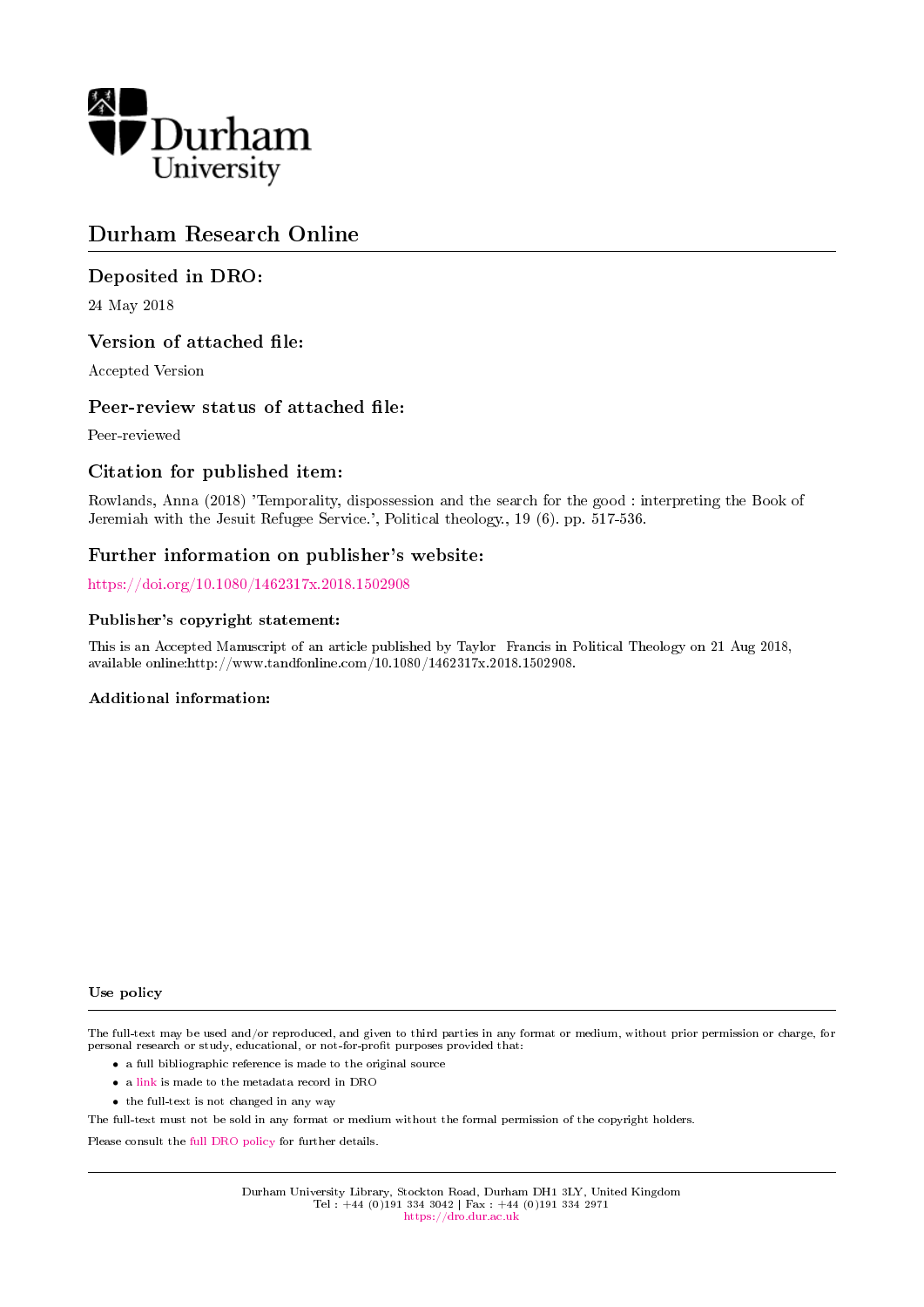#### **Temporality, Dispossession and the Search for the Good: Interpreting the Book of Jeremiah with the Jesuit Refugee Service**

**Abstract:** This article seeks to explore the potential connections between the experience of contemporary forced migrants subject to destitution and detention policies in the UK and readings of the biblical text, including the Book of Jeremiah. Drawing from fieldwork interviews it notes the significance of Jeremiah 29 and the interpretations of the texts offered by interviewees. In dialogue with other articles in this volume, and based on the insights of those interviewed for this project, the text moves to consider the figure of Jeremiah himself as a critical figure in any debate about forced migration and the Book of Jeremiah. The article concludes with a proposal for a way of connecting the narratives of contemporary forced migrants, readings of the text of Jeremiah and the work of Simone Weil.

#### **Keywords:** Jeremiah, forced migration, Simone Weil

 $\overline{a}$ 

*The essential contradiction of the human condition is that man is subject to force, and craves for justice. He is subject to necessity, and craves for the good. It is not his body alone that is thus subject, but all his thoughts as well; and yet man's very being consists in straining towards the good. That is why we all believe that there is a unity between necessity and the good.<sup>1</sup> (Simone Weil)*

During the summer of 2017 I spent a period of several months conducting fieldwork with destitute asylum seekers who are supported by – and in some instances volunteer for  $\pm$  the Jesuit Refugee Service in the East End of London.<sup>2</sup> The purpose of the research, conducted at the request of the Jesuit Refugee Service, was to learn more about the impact on those seeking asylum of public policies that enact destitution as a form of border control. Key to this research was a desire to understand and represent the strategies of resistance and survival employed by asylum seekers in the face of this reality. This work offers

<sup>1</sup> Simone Weil, 'Fragments, London 1943' in *Oppression and Liberty*, (London: Routledge, 1965), 150. (I am grateful to Lyndsey Stonebridge for originally bringing this passage to my attention).<br>
<sup>2</sup> www irsult net IRS is a Catholic field bread accomination that passage to my attention). [www.jrsuk.net.](http://www.jrsuk.net/) JRS is a Catholic faith-based organization that operates both internationally and as part of the mission of the Jesuits in the UK. It works with destitute migrants (judged destitute by reference to the Joseph Rowntree Foundation criteria for destitution) and with those detained and formerly detained and now destitute. Its provision is universal and not based on faith identity; nonetheless, the majority of its beneficiaries identify as Christian, with a minority identifying as Muslim or another religious or non-religious belief. Interviewees were not selected according to faith identity, but all interviewees chose to freely discuss their faith identity in interview. The balance of Christian to Muslim interviewees was broadly in line with the overall balance of the beneficiaries within the wider organization. The themes I use to analyze interviewee experience in this article have been presented to my participants and to staff of JRS for comment and discussion.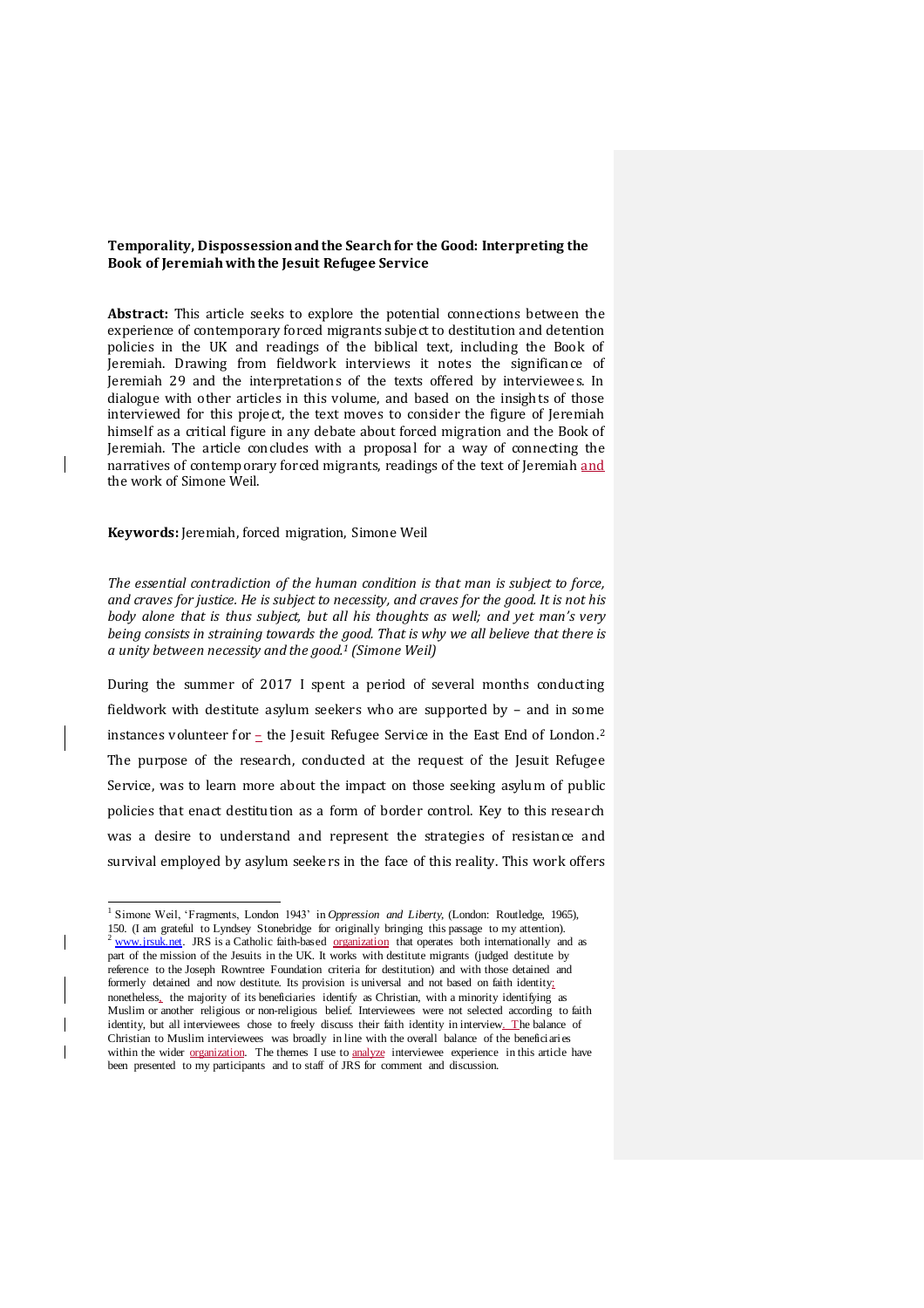an empirical extension to earlier theoretical work in which I have proposed a reworking of Augustinian virtue ethics as a framework for thinking about the agency of both state actors or agencies and forced migrants.<sup>3</sup>

My intention had been to explore the question of  $H$ the good" as it arose in the discourse of forced migrants and to bring this into conversation with a reading of Augustine.<sup>4</sup> However, during the course of the interviews it became clear that participants wished to raise religious belief and personal faith as a central reality in their experience of forced migration and exile. This included a willingness to discuss particular texts and dogmas that had been important to them. The religious text most often referenced in these conversations was the Book of Jeremiah, typically the so-called letter to the exiles in chapter 29. The Book of Jeremiah is a notoriously complex text and, listening to interviewees, I was quickly struck by the interesting tensions and resonances between their interpretative focus and that of recent biblical scholars discussing migration themes in Jeremiah. This unexpected turn in my interview data has led to this paper, which seeks to explore elements of my initial thesis about the discourses of the good which might pertain to a critical evaluation of contemporary forced migrant experience and also to attend to the interpretation of biblical texts amongst those I interviewed. Therefore, in this article I make several moves. First, I outline some of the political theological themes explored by my research participants and relate these thematically to a political theology of the good. Second, I attend to the emergence of unexpected biblical themes in my interviews and correlate these with wider scholarly discussion of migration as a theme in Jeremiah. Third, I move beyond the interview data to suggest that one way to mediate these interpretative readings is through a return to the figure

<sup>&</sup>lt;sup>3</sup> See <u>A.</u> Rowlands, 'Against the Manichees: Immigration Detention and the Theopolitical Imagination' in *Religion in the European Refugee Crisis*, ed. Ulrich Schmiedel and Graeme Smith (London: Palgrave MacMillan, 2018).

<sup>&</sup>lt;sup>4</sup> The theoretical groundwork for this paper is worked out in the book chapter noted in the previous footnote. There is also overlap between the account offered here and  $\underline{A}$ . Rowlands, 'On the Promise of Politics and the Limits of Politics: Faith-based responses to asylum seeking' in *Fortress Britain: Ethical Responses to Immigration in Post-Brexit Britain*, ed. Ben Ryan (London: Jessica Kingsley Press, 2018), which is focused more on the Augustinian ethics of the good and evil as privation of the good.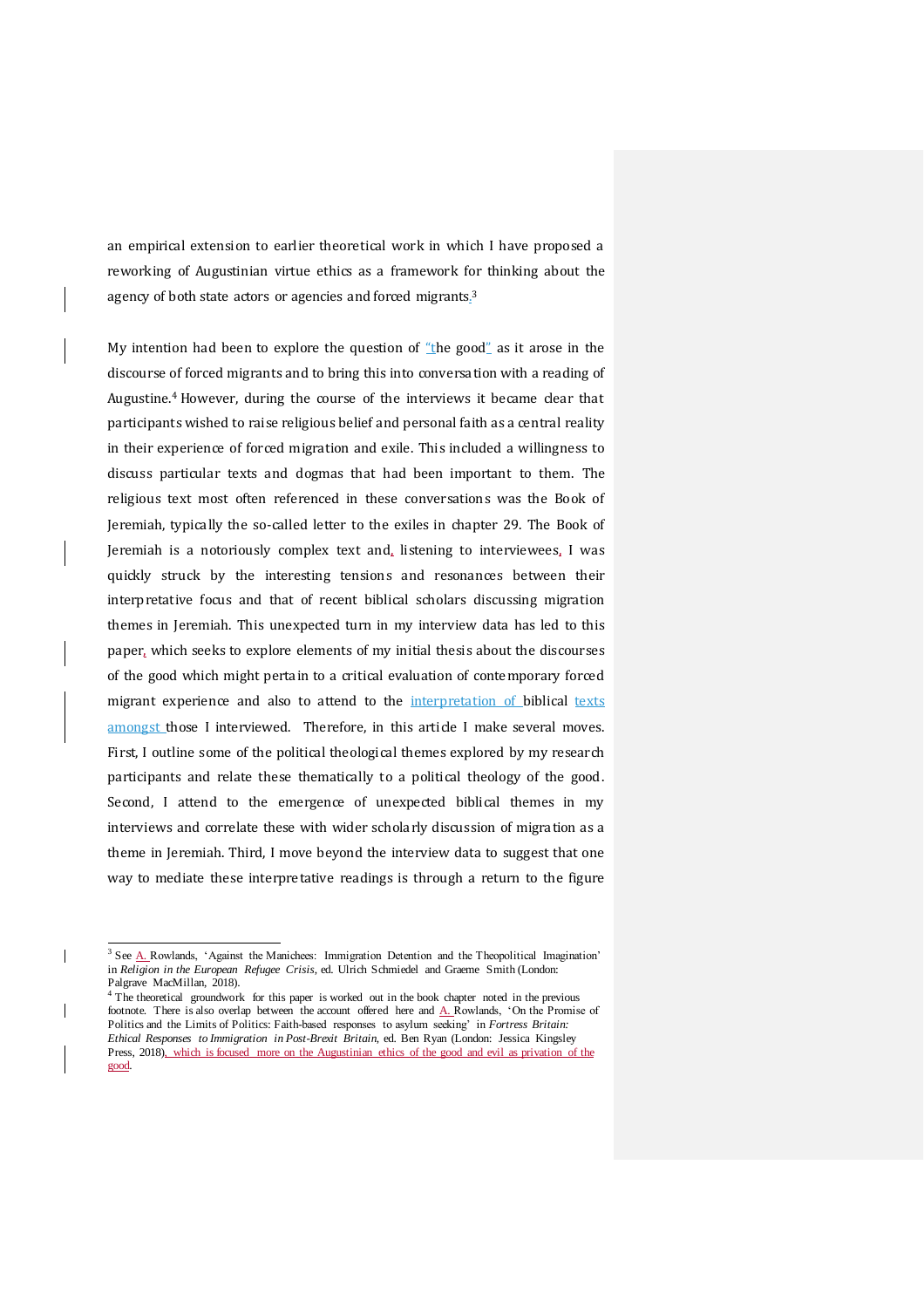and location of Jeremiah himself.<sup>5</sup> I mediate this return to the text via Simone Weil's writing on the *Iliad* as a poem of force. 6

#### **Context: Jesuit Refugee Service**

The purpose of my fieldwork with the Jesuit Refugee Service was to understand the position of asylum seekers who experience destitution and detention during, and in some instances following, their course of seeking legal recognition in the UK and to reflect on the role of faith-based organisations in offering material, emotional and spiritual support in this context. The Jesuit Refugee Service (JRS) is an international Catholic organization with a mission to accompany, serve and advocate on behalf of refugees and other forcibly displaced persons. JRS in the UK has a ministry to those who find themselves destitute as a consequence of government immigration policies and those detained for the administration of immigration procedures. JRS UK runs a day center, various educational, cultural and spiritual activities, a hosting scheme to provide accommodation for up to three months (*At Home*), and detention outreach services to Heathrow Immigration Removal Centre.

My fieldwork, conducted during 2017, involved several months of visits to the Jesuit Refugee Service center in Wapping, East London. I spent a week participating in the work of the center, including the focal point of the week - a day center that provides for around 100 men and women living in destitution. I undertook three further visits during which I conducted  $25$  semi-structured interviews and six unstructured staff conversations. The interviews were balanced between male and female participants. In the case of refugee interviewees, the majority identified as Christian, with four identifying as Muslim. No other faith traditions were represented. Refugee interviewees were from West, Central and East Africa, Asia and the Middle East. A further four interviews were conducted with sector policy experts. The aim of these

<sup>&</sup>lt;sup>5</sup> In the preparation of this text I am very grateful to my friends / colleagues Dr Andrew Mein and Professor Walter Moberly for extremely helpful discussion of this paper.

<sup>&</sup>lt;sup>6</sup> Simone Weil, 'The Iliad or The Poem of Force' in *Simone Weil: An Anthology*, (London: Penguin Books, 2005), 182-215.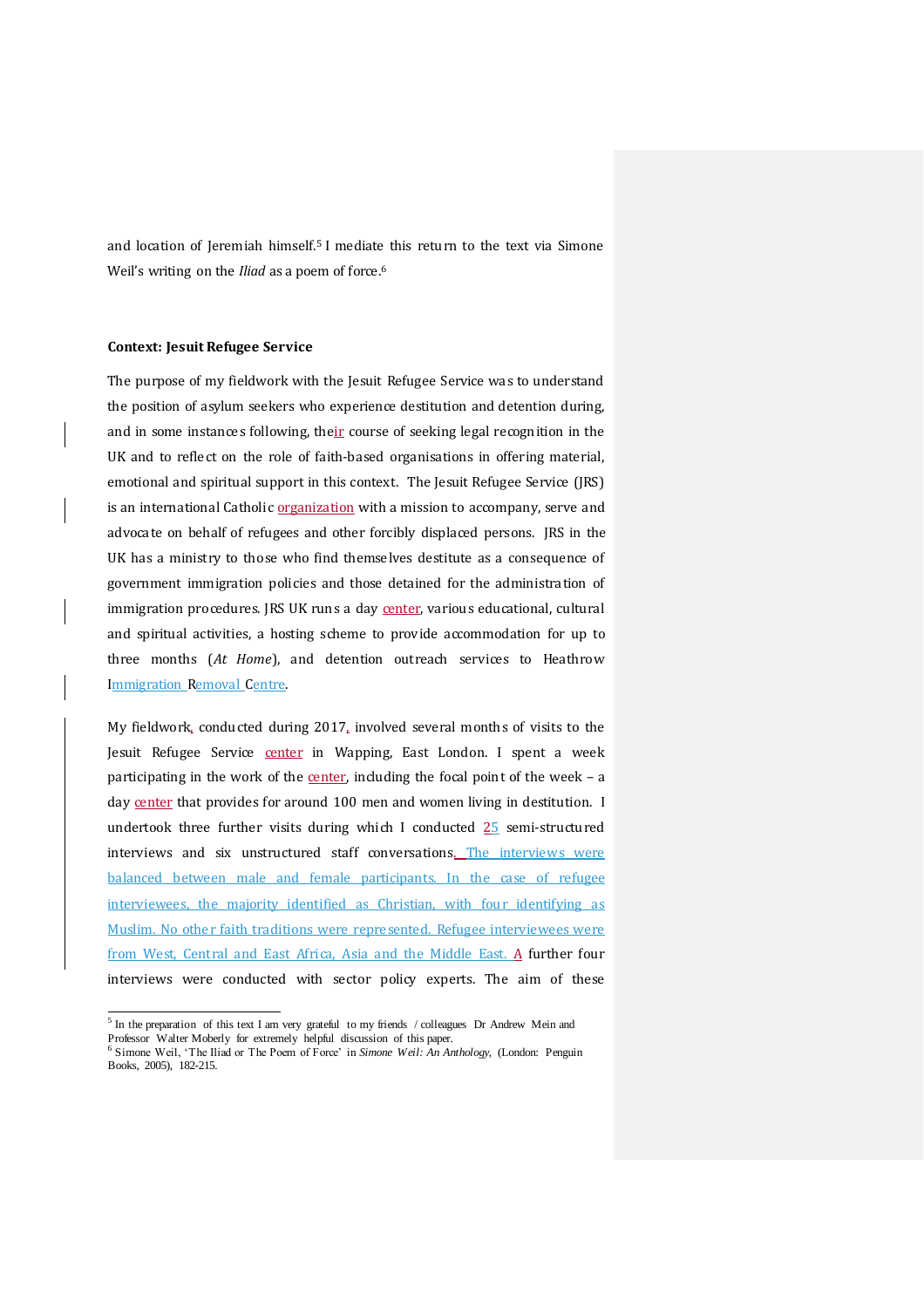interviews was to understand how people become destitute and how those refused asylum negotiate the process of living in constant interaction with the idea and concrete reality of the border. For some this meant lives lived in and out of immigration detention, for others lengthy periods of street homelessness and instability.

Castles and Miller define an asylum seeker as a person who 'has crossed an international border in search of protection, but whose claim for refugee status has not yet been decided.'<sup>7</sup> This is a sociological not a legal category; nonetheless, its creation reinforces the transitory state experienced by forced migrants. By definition "asylum seeker" is a transitional category, conveying a condition of impermanence and the notion of a process of contestation, or claim and potential counter-claim. Well over half of those who claim asylum are rejected at the point of making a first claim. Having been issued with a refusal, those claiming asylum lose access to accommodation and are required to leave the UK within twenty-one days, or risk forced removal. The high rate of successful appeals gives some clue as to the inherent problems with the claims process as it currently stands. Many remain trapped within an extended period of waiting, either between or beyond various stages of the legal process.

The Joseph Rowntree Foundation defines destitution as follows: 'lacking the means to meet the basic needs of shelter, warmth, food, water and health.'<sup>8</sup> The literature on destitution makes clear that asylum destitution is a condition that is consciously created by the state as part of its border management and deterrence strategy. Withdrawal of accommodation and privation of welfare support, refusal of work and detention are used as deliberate methods of deterrence and expulsion or of border control. Destitution amongst asylum seekers is largely driven by the following factors: the low level of initial successful applications for asylum at first hearing, resulting in protracted appeals processes; the prohibition on paid work during a claim or appeals

 7 Stephen B. Castles and Mark J. Miller, *The Age of Migration: International Population Movements in*  t*he Modern World*, 4<sup>th</sup> Edition (Basingstoke: Palgrave Macmillan, 2009), 189.<br><sup>8</sup> See Joseph Rowntree Foundation report on destitution https://www.jrf.org.uk/report/destitution-uk.

Accessed October 2017.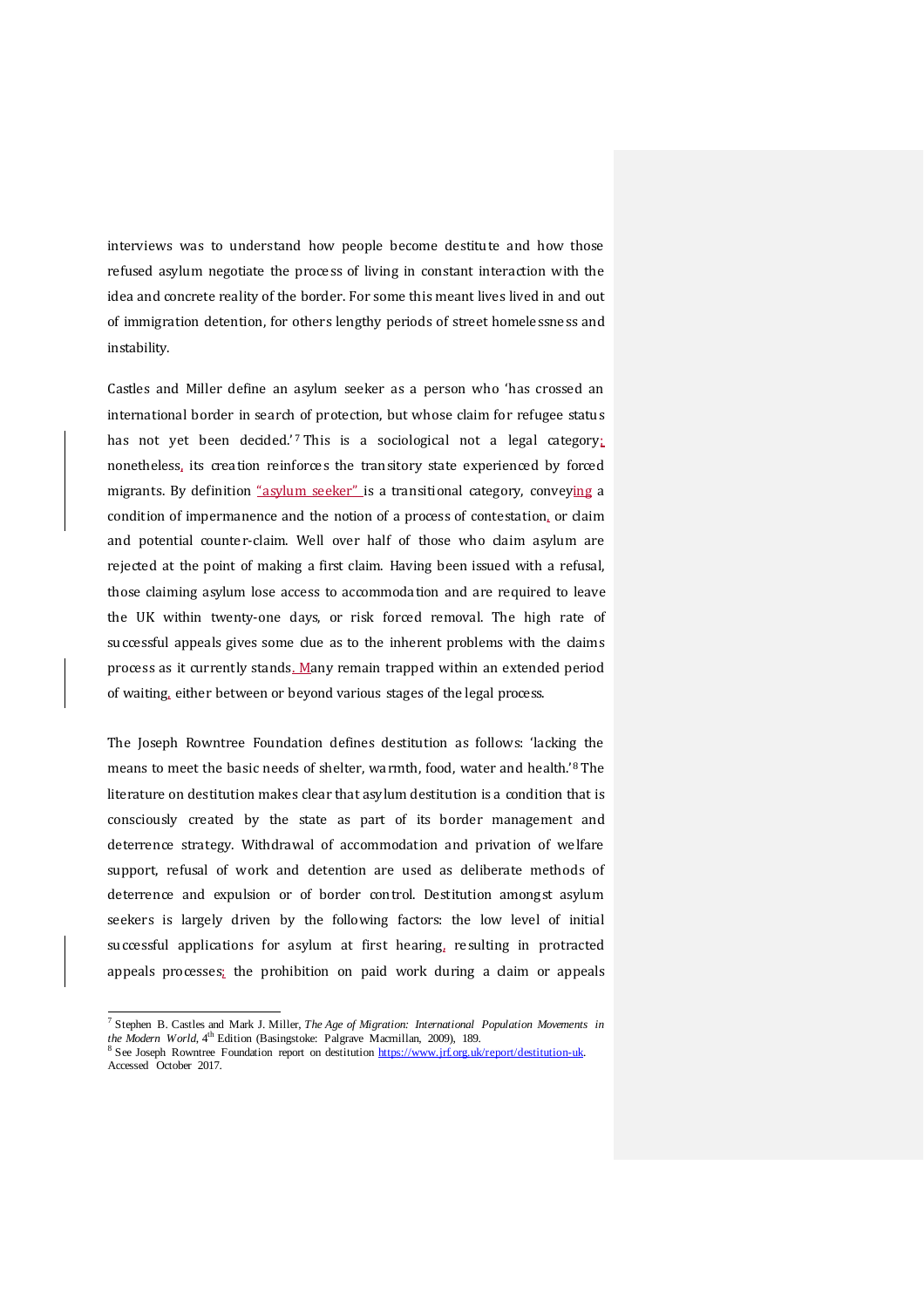process; and the lack of access to reliable legal support. Policies of detention and dispersal also feed into dynamics that facilitate social isolation, increase – some would argue manufacture  $\pm$  vulnerability, and therefore increase the risk of destitution and magnify its impact. The interviewees in my study also identified poor casework and a disjointed and bureaucratic system that defies comprehension as contributing or aggravating factors. JRS identifies the housing rules that prevent asylum seekers being able to live in permanent non-rented or independently-rented accommodation and apply for subsistence, the perverse incentives of **accommodation** requirements, and difficulties in accessing healthcare as further factors in the production of destitution. For the research participants, destitution is enacted as a deliberate policy agenda; it is not an accidental, chosen or simply tragic status.

For those living through stages of refusal in an asylum application, survival happens through a variety of routes: civil society organizations that provide day centers, night shelters, hosting schemes, legal services, toiletries and other essential provisions, as well as reliance on informal arrangements for accommodation with friends or acquaintances, sometimes (out of desperation) obtained in exchange for childcare or sexual or other domestic services. My research highlighted strongly gendered dynamics of survival in this situation, with women feeling especially vulnerable in public spaces and placing greatest emphasis on the impact of unstable housing and reliance on a variety of 'hosting' arrangements. Spending the night moving between long distance night buses as places of perceived relative safety, one female interviewee described her choices carefully: "I choose between two or three different night buses that go a long distance so I can sleep for an hour or so at a time, but going to destinations that I think are safer areas for changing buses... You feel worthless and unwanted...but the bus feels safer to me as a woman than the streets." Just as unsatisfactory as sleeping on the street were some forms of hospitality offered by friends or associates, with various forms of exploitation or indignity being described. In this context the night shelters and hosting schemes offered by (often but not always) faith-based organizations are seen as a welcome, if far from ideal, option.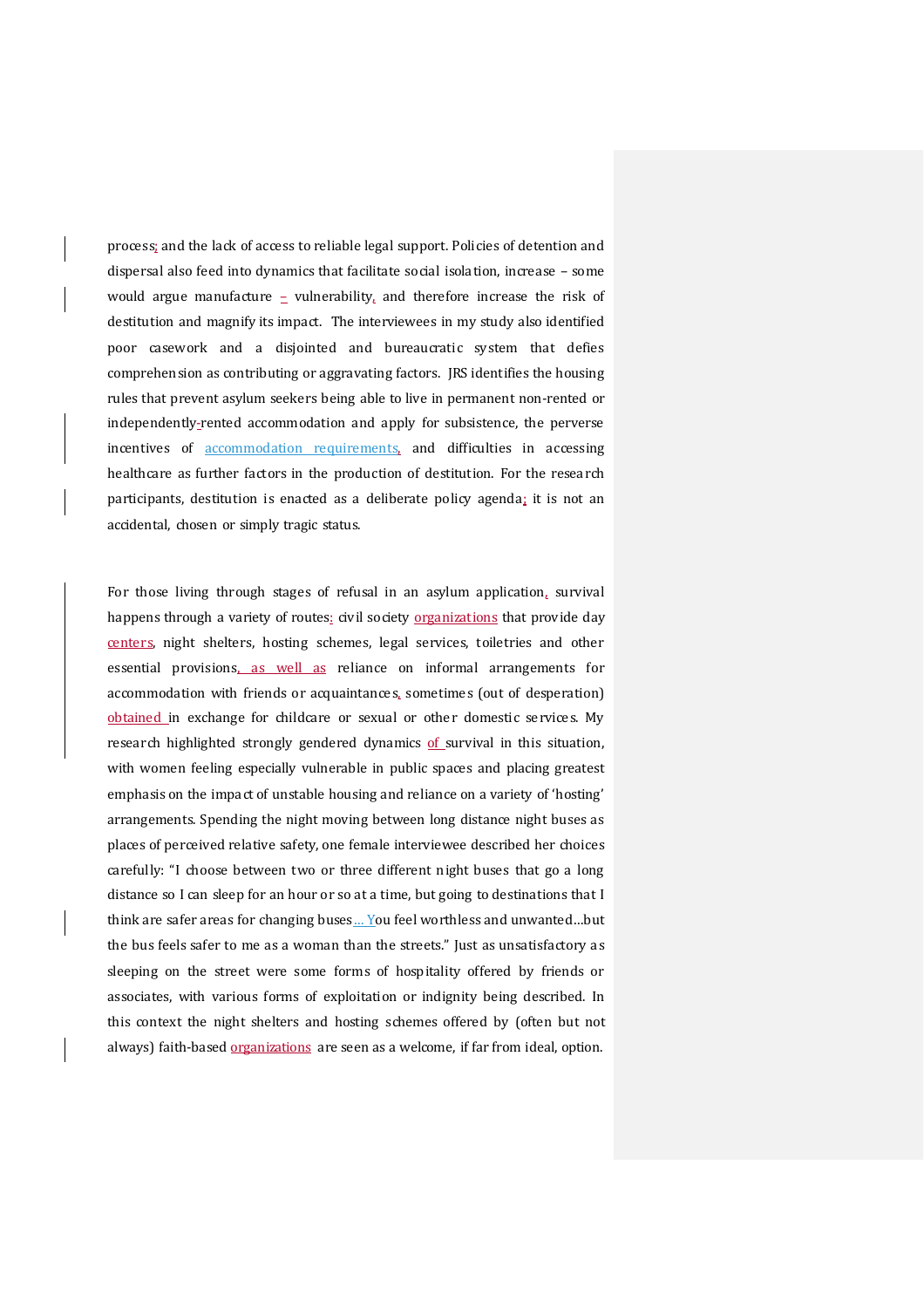#### **Temporality, dispossession, and hopelessness in the asylum system**

Mary Mills, to whom we will return, writes of the importance of attending to the moral worlds that emerge in narrative form through accounts of pain, suffering or loss.<sup>9</sup> In the sections that follow I aim to outline central, recurring themes concerning the privation of the good discernable in the interview narratives. These themes **center** on the distortion of the experience of time, the dispossession of the self, and the generation of hopelessness.

One of the central moral insights to emerge across all interviews concerned the impact of destitution and detention on the way my participants experienced time. I was told repeatedly that the system creates a disciplinary culture that leads to unhealthy and distorted experiences of temporality. In the case of immigration detention, this relates to the indeterminate nature of detention without time limit and to the enforced idleness that accompanies detention. Time becomes both compressed and yet something you become acutely and agonisingly aware of as it passes. For those experiencing destitution it is the passing of time felt as the wasting of time that caused most distress: "Waiting, reporting, not working, the manner of treatment – sometimes in charities as well as by the Home Office or lawyers  $-$  dehumanizes. It destroys us. Destitution makes us go mad… Without structure you become susceptible to lots of things: isolation, criminality, addiction, mental and physical illnesses." Others used the striking and disturbing image of physical decomposition to express their experience of destitution: "I feel as if I am degrading."

These insights correlate with those from testimony given to a recent cross-party parliamentary inquiry into detention practices in the UK. One detainee described the extreme distorting effect detention has on perceptions of time: "In prison you count your days down, but in detention you count your days up."<sup>10</sup> A

j

<sup>9</sup> Mary Mills, *Alterity, Pain and Suffering in Isaiah, Jeremiah, and Ezekiel*, (London: T&T Clark, 2007).

parliamentary report examining immigration detention: https://detentioninquiry.com, 18.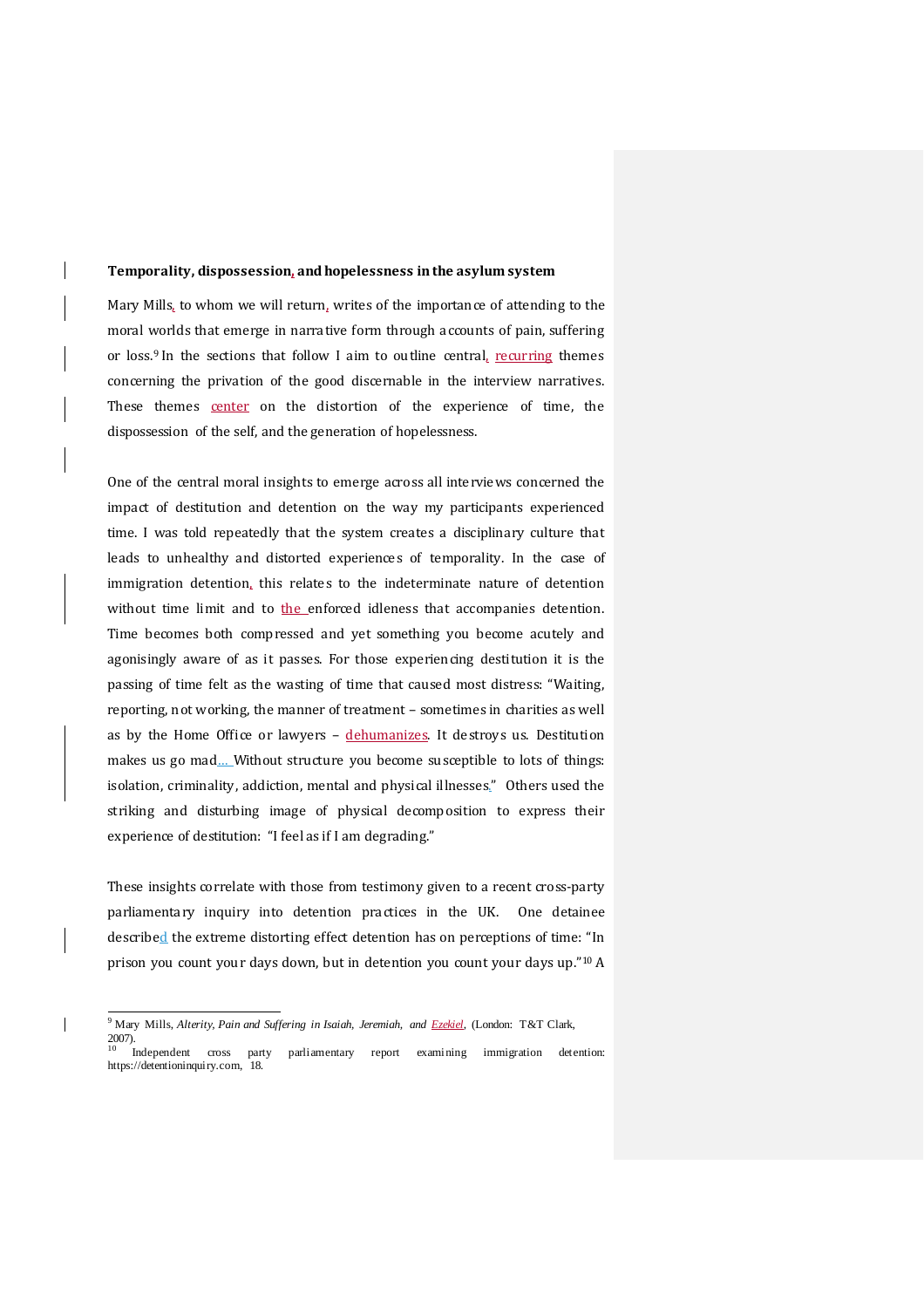medical doctor who frequently visits detention facilities describes this same phenomenon:

By being detained indefinitely, without knowing how long for and with the continual possibility of both immanent release and removal, detainees worry that detention will continue forever and also that it will end in unexpected deportation the next morning. They have the simultaneous concern both that there will be sudden change and never-ending stasis. It is the lack of temporal predictability that prevents … individuals not only from being able to plan for the future, but also from having the ability of knowing that the present will remain uncertain for a protracted length of time.<sup>11</sup>

The compression of time and sense of decomposition in time, the generation of fear, and the atomization of social experience are all hallmarks of detention. In my conversations at JRS a visceral fear of detention marked the interviews, both with those who had been detained and with those who had not, but felt they lived in its disciplinary shadow nonetheless. For those who had been detained, the experience was marked by a sense of dispossession and  $loss_$  a permanent diminution. One former detainee who now works professionally to support other detainees remarked: "Detention finishes people off. It's a form of mental trauma that takes away skill and capacity. We see this in people who have been highly skilled before – doctors, dentists, nurses, university teachers, but who can't function in these roles even when they later achieve status, because they never fully recover from the trauma of detention."

In all interviews the trauma of detention was connected to the use of force, the absence of a time limit and the mimicking of a criminal justice process that conveys the idea of a criminal act or intent that detainees cannot internalize or own as a self-identity. One former male detainee noted: "Detention is a context that denies love. Staff can be nice but the problem is the use of force, which shapes the whole reality. The system tells you (in all its actions) that you are an identity that you cannot accept." He continued: "You know you are there because you aren't believed. The culture of disbelief re-traumatizes already traumatized people….When we know that there are alternatives, we know it is wrong."

 $\overline{a}$  $11$  Ibid., 19.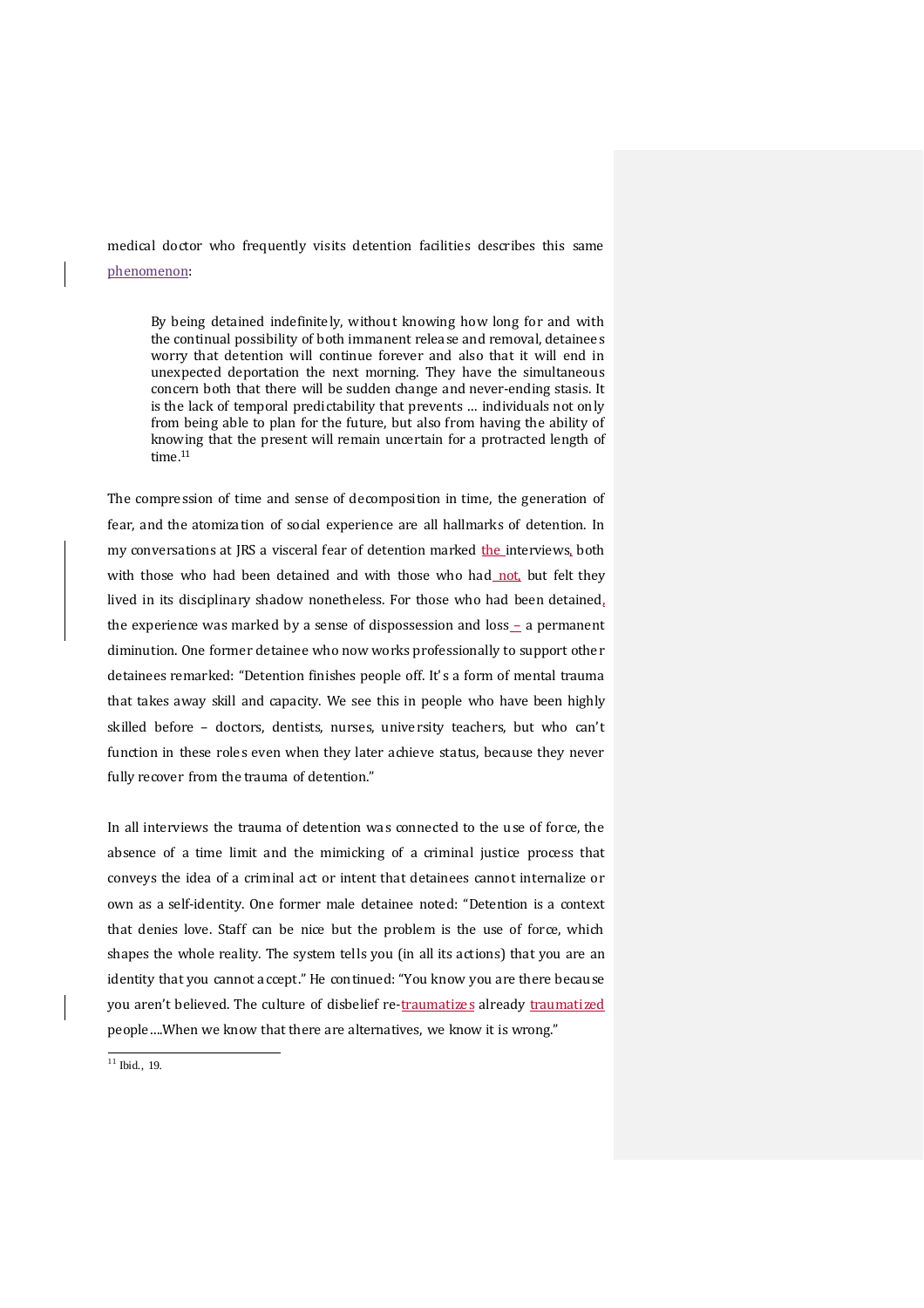The theme of love denial was also central to the experience of other detainees. A young former detainee (he had been detained twice, the first time for a year aged 19, the second aged 21 for a period of months) described the ways in which micro-interactions in detention had changed his character. He explained that in order to get access to basic things  $(e.g., a$  toothbrush and razor) he felt that you had to demand, to become rude and even aggressive. He also described experiences recounted by other former detainees: of being taunted by removal escorts in a failed removal attempt and of information about legal decisions being withheld within the detention center to prevent the lodging of a Judicial Review. Most strikingly, he noted the sense of self-loathing he felt at the realization that, following two periods of detention, he no longer felt a naturally empathetic reaction to the suffering of others. He explained that this was a result of the despair and isolation he felt in detention and the change in his character he felt it had brought about. He described the process of trying to re-learn these instincts.

It is also striking that in two instances former detainees narrated to me experiences of saving the lives of fellow detainees whilst in detention. In one case a young detainee, who had just received his own removal papers for the following day, witnessed an older man he knew well tying a self-made noose round his neck and jumping from a chair. He dropped his papers and ran to catch the man's body, raising the alarm with staff and saving his life. The man told him he was to be returned to his country of origin the following day and wished to die under his own control rather than via torture at the hands of others - and that this way his body would be returned to his family for burial. In the second case the interviewee persuaded a fellow detainee not to take a stash of pills he had been saving up for an overdose. In both cases the suicidal detainees were later released and achieved refugee status. Both experiences left profound marks on these interviewees.

Interviewees also described what they felt to be the "ripple effects" of the socalled hostile environment "messaging". Almost all interviewees talked about the **Commented [Anon1]:** Should the order of these be the other way around?

**Commented [AR2]:** No. Released and then make fresh claim and gain status.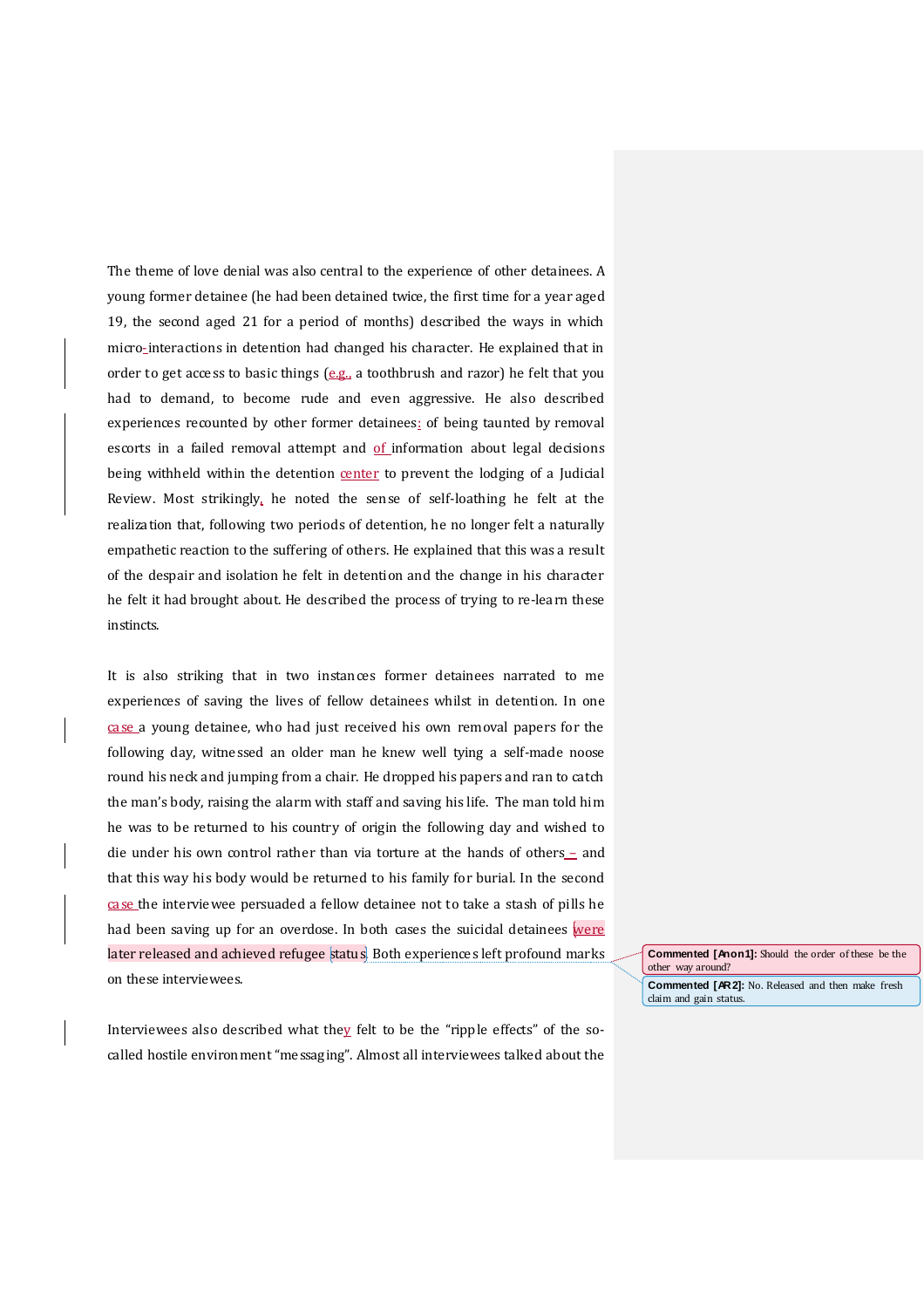acute anxiety experienced when reporting at Home Office facilities. "Every time I went to report I felt sick. You know you might not come out again." In the hosting scheme one religious sister noted that she was shocked to discover that their destitute guest carried a packed bag with all her belongings with her each time she left the house, in case she was detained. One interviewee used military language to describe how he saw the "messaging" of reporting and detention: "It's shock and awe tactics. It's about the message of fear, that all is but a stay of execution – the sudden detention of one person is meant as a message to the rest of us… It's about fear and power. It aims to maximize your sense of insecurity and fear. I think the Home Office know what they are doing."

A repeated insight was that the experience of destitution and its attendant stresses had led to a permanent loss of skills and capacity and thus a fundamental loss of both physical wellbeing and of a deeper sense of selfhood – a form of dispossession that many felt to be permanent. One woman who had been a nurse in her country of origin said "Previously I was a nurse. But the asylum process traumatized me. I'm not the same person now. So much time was killed. I can't go back to what I did before. I suffer with heart problems now. I never had those before I came here, even with all the trauma that happened to me back home." Referring with distress to a friend I was told, "He was a [health care professional] in his country. But he will never be able to function again like this here I don't think. He has waited too long. He is too unwell now." Another woman who spent many months sleeping on night buses explained that the chronic sleep deprivation meant that she could feel a sense of her capacity drain away; "My ability is already not the same. I could have done so much in this country before. But now? I'm trying so hard to be normal." This woman, a 40-year-old survivor of sexual violence and torture, notes how, in living so many years waiting for an outcome and without access to resources, "the two halves of life come to feel like they repeat the same thing." Another woman explained the impact of the lack of nutritious food available to her: "There are no nutritious things going inside me. The doctor told me he was fed up of seeing me coming in with food poisoning from the effects of eating food that had gone out of date. The system shapes everything. My dream is stability and study to be a midwife but I don't think my

**Commented [Anon3]:** Is this correct? **Commented [AR4]:** Its correct in the sense that its what the interviewee said…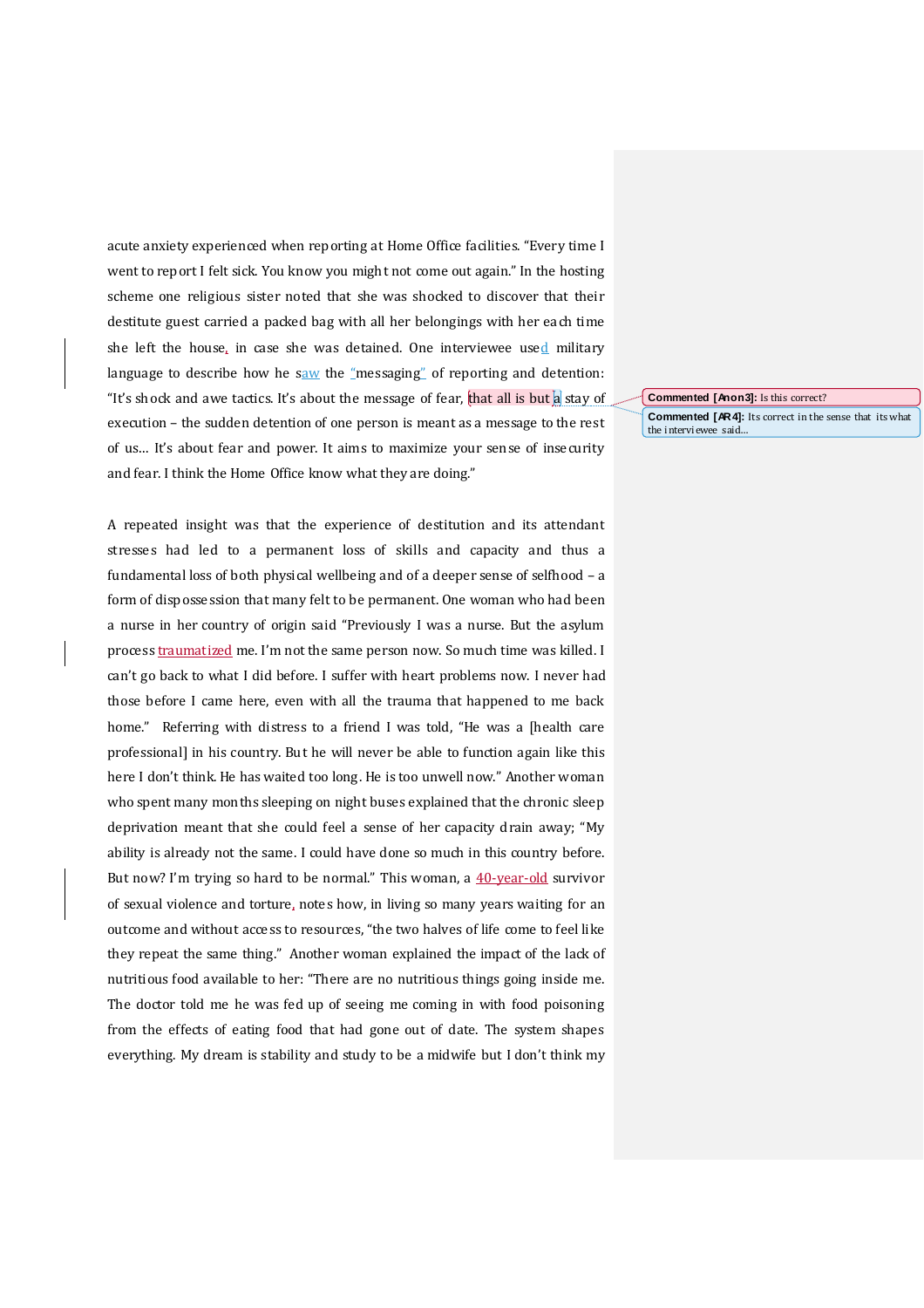brain could take in the study now. Even things I could do before, I am too tired to do." In one instance I was told that the system had both reduced a sense of capacity and skill but that my interviewee had also given up the dream of becoming an engineer partly as an act of protest and resistance: "I do not wish to give my skills to this country when they have treated me like this. I will keep them within myself."

Repeatedly I was told that the system generates hopelessness. On the one hand, this hopelessness relates to the stasis of the system and to its nonresponsiveness. On the other hand, it relates to what a number of interviewees describe as the disciplinary structure of the system. One interviewee described the way that the system feels like it quite deliberately aims to foster a selfidentity in the asylum claimant that is the opposite to those characteristics that enabled flight: "fleeing takes enterprise, courage, determination, judgement. We see ourselves as having these characteristics. But the system creates a sense of ourselves as the opposite of these things." He continued: "The system makes us in its own image." Equally, the desire to be settled is perceived  $\frac{as}{ds}$  continually frustrated by the constant micro-mobilities demanded by the insecurity generated by the asylum system: moving between insecure accommodation, relocation within country, journeys to report and to submit evidence, journeys to secure charity and find community. This gap between the enterprise and necessity of flight and the enforced dependence of the system creates an acute sense of affliction.

Interviewees described the sense that the system increases rather than limits one's sense of dependence on others and the sense that one is vulnerable and a drain on other people. One interviewee echoed the feelings of several others saying, "Where else in the policy system would such non-preventative policies be enacted?" With some anger, another asylum seeker argued: "You want to make a particular kind of community, with asylum seekers shaped in that image. The limits you place on us – on pursuing what is important to us, to being human – are about seeking to destroy something… The system shapes your life –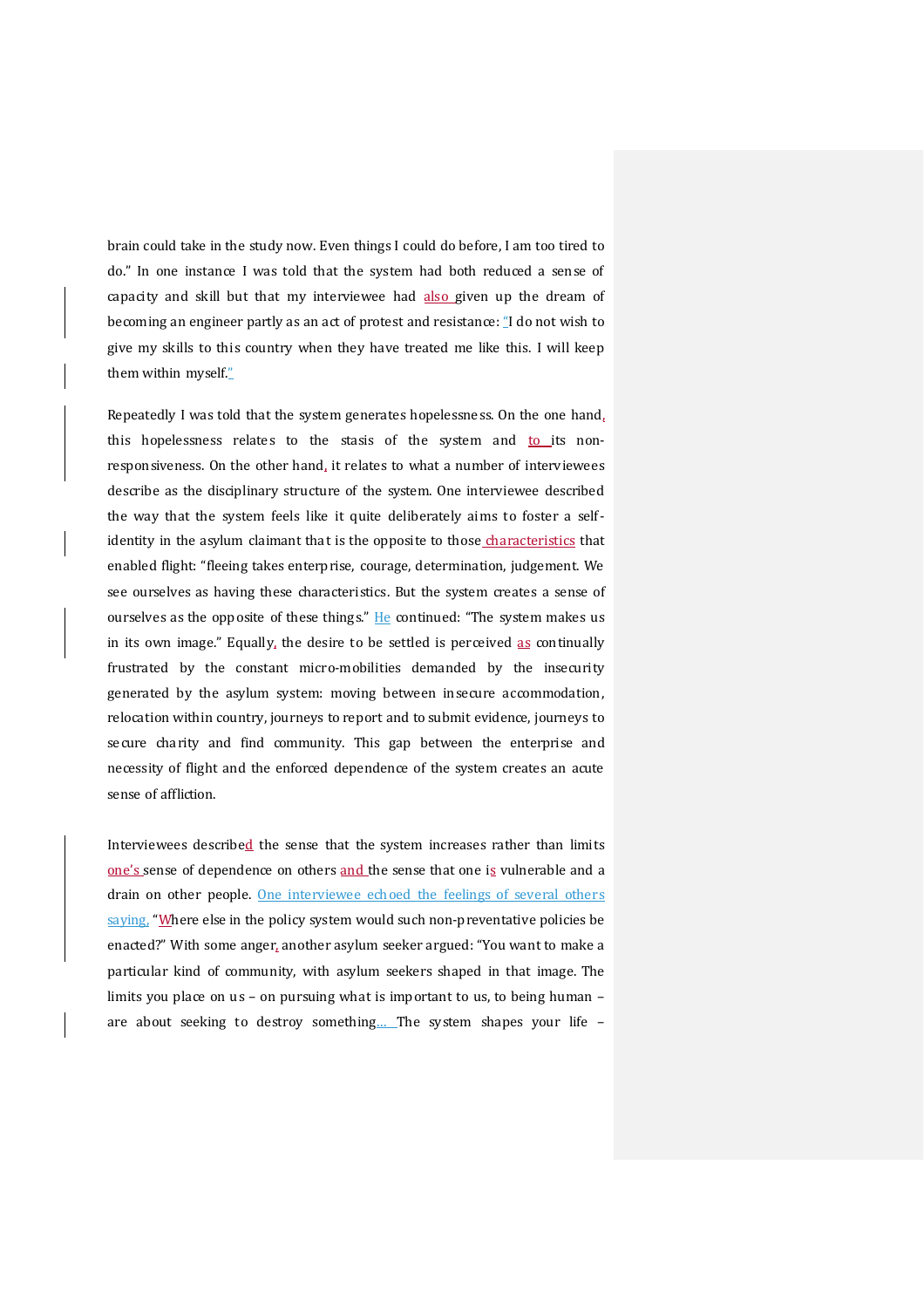especially as a woman - in such a way that it means you live with no love, no life. Relationships require stability. The system ensures that I have no stability."

For others it is important that **both** asylum seeker and "host" communities reflect on the social and economic context of enforced destitution policies. One interviewee expressed his case as follows: "A capitalist system values the idea of contribution. You need to contribute to get something out – when you are not contributing (in the way society understands contribution) you don't feel like a member of society. This is deliberate, they [the Home Office] know what they are doing." He continued: "This isn't just a form of social death, but also intellectually you suffer and die, because you can't engage, participate or contribute. People don't take this into account when thinking about destitution and what the asylum system sets out to do, but it's crucial to understand." A sector specialist talked of the ways that asylum policy acts as a complex form of social communication: "The hostile environment functions not by being enforceable but by sending a message. Whether it's sending a message to the electorate, to the media, or actually to migrants themselves is unclear…but the messaging of it is where the power lies..."

#### **Narratives of the good: beyond the story of the suffering victim**

Understanding the impact of the asylum system should not lead us to conclude that passive suffering defines all that might be said about the experience of my interviewees. I note this for two reasons. First, my interviews demonstrate that suffering emerges in many instances from the frustration of the search for social goods – to be settled, safe, able to enact skill and capacity, free to associate, create, produce, and to give and receive in relations of love and friendship. The aspiration for certain goods and the deprivation of these goods through mechanistic processes of border management and the actions of office holders is a fundamental part of the experience of contemporary British asylum seeking. Second, a different kind of narrative of the good irrupts into the experience of asylum seeking: those negotiating lives lived along an ever-present border speak of spaces and places that have been surprisingly transformative. They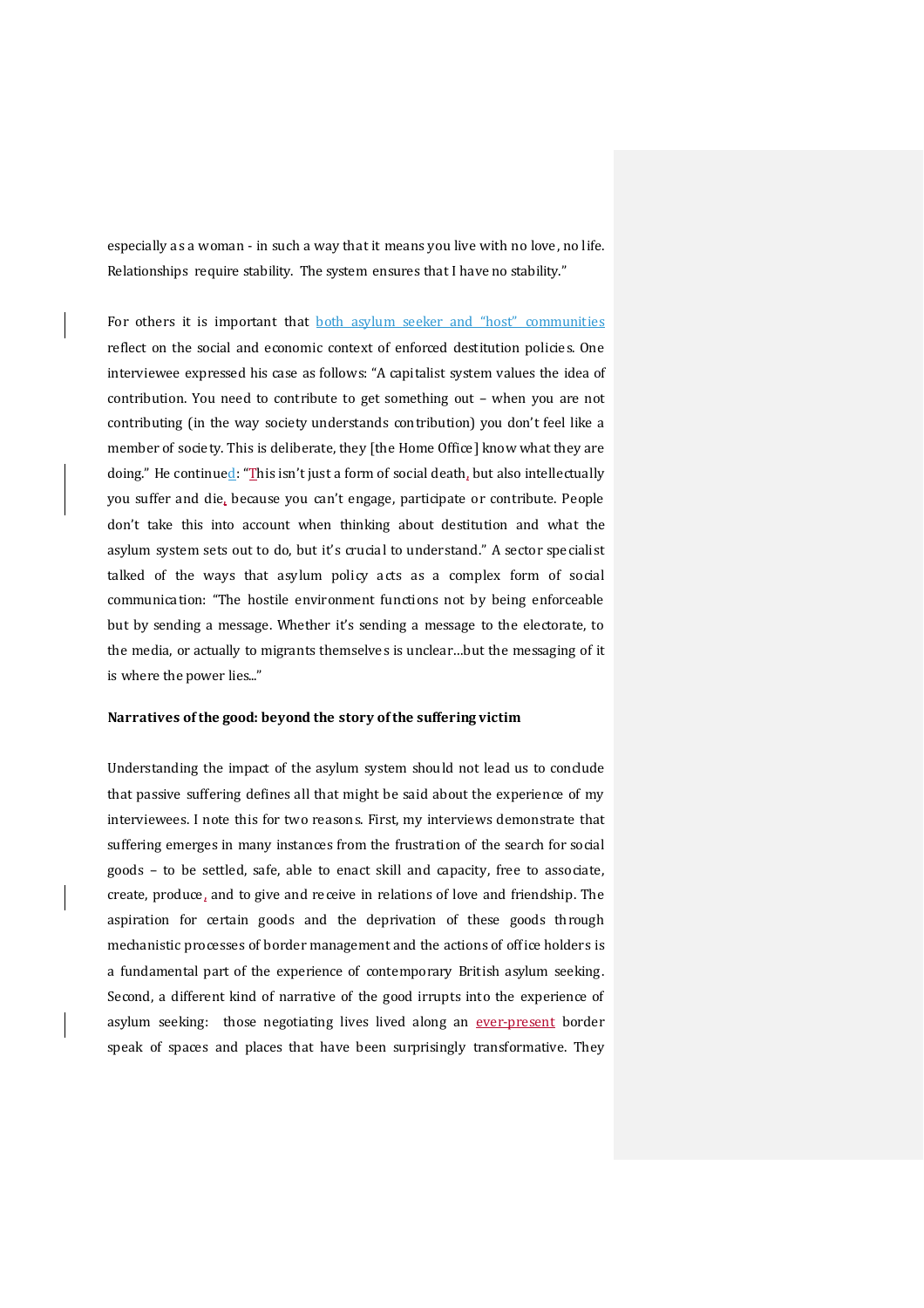narrate fragments of experiences that constitute the *re-membering* of dismembered time.

In all but one of my interviews, participants spoke of faith or religious belief and practice as a vital – typically *the* vital – place of transformation and source of resilience. Interviewees saw themselves as interpreters of their religious traditions in the light of their migratory experience. Three things were immediately striking about the manner in which faith emerged in these conversations. First, most research participants understood faith not simply as personal belief but through the lens of a politics of membership. Participants imagined themselves as members of simultaneously trans-national and local communities of thought and practice. Second, in my formal interview questions I asked no direct question about religion or faith  $-$  nonetheless, all but one interviewee told me that faith had been the major sustaining factor for them; to understand how they had survived, I needed to grasp the role that faith had played. Third, when describing sacred texts that had been important to them, participants tended to focus on Old Testament texts. Of these Old Testament texts, a selection of individual Psalms and the Book of Jeremiah were the most frequently discussed.

Before focusing on a more detailed critical engagement with Jeremiah, it is worth noting some of the wider theological themes that emerged from my conversations. To be clear, interview participants stated that faith had been a site of struggle as much as a source of resilience, consolation and resistance. Faith exists within the nexus of immanent force experienced by someone seeking asylum, as much as a source beyond this reality. Whilst it is tempting to posit that faith traditions mark alternative performances and create counter-cultures for migrants outwith practices and narratives of force, the testimonies of those who migrate confirm the complex interconnections of such political and theological performances. Making a complex and interesting connection between personal belief and public religion, one interviewee noted: "People assume coming from outside the UK that the justice system in the UK is based on Christian values. The Queen is the head of the Church of England and swearing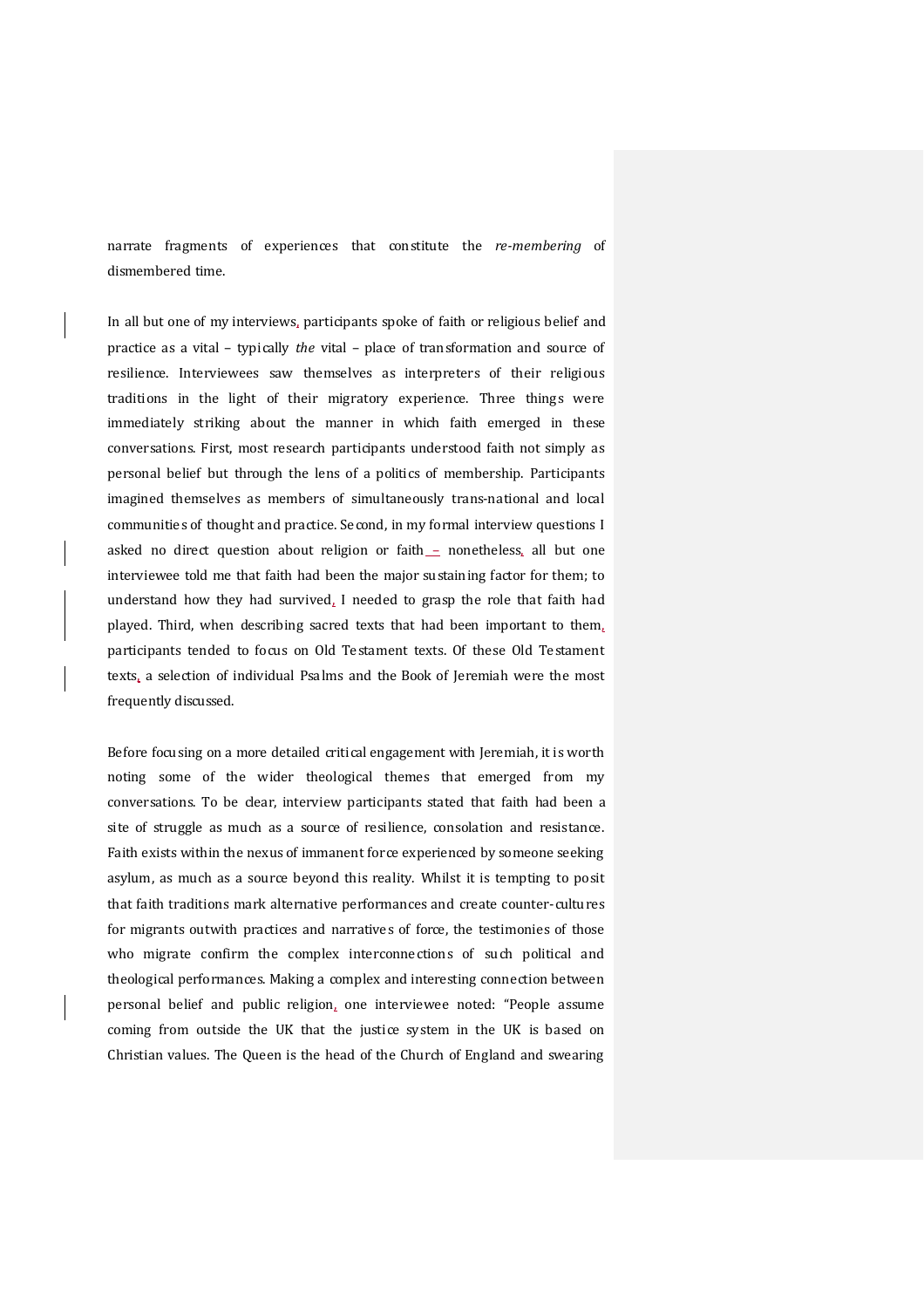oaths on the Bible etc… But the way that you experience the system doesn't feel like this. [it's] confusing and this can have an impact on your faith too. The system is seen by people like me as a faith-based system that has let them down. In a Christian society, why a system that is so unjust?"

By contrast, in a number of instances the experience of life inside the asylum system had led to quite dramatic conversion experiences to Christianity - either from Islam or from more syncretistic forms of traditional African religious beliefs and practices. These conversions had typically taken place in prison or detention facilities and were connected to the influence of individual Christians they had met and come to admire and who had appeared as impressive moral examples and / or encouraged them to read the Bible. One interviewee explained to me that he had encountered the writings of St Paul as well as the Book of Jeremiah and that this had helped him "keep his mind" in detention. He drew for me a diagram as a way of explaining that he thought Paul's teaching had given him a method of self-preservation and "new life" whilst incarcerated. He felt that the spirit is renewed by the word and so the flesh dies to worldly concerns. The "unfree" body is cut off from what is happening to it. The word of God bombards the person and "tilts you towards the Spirit… The Home Office can't capture the spirit… It is the devil who tilts you towards the stuff of the flesh…makes you think there is no hope." Explaining that what he had received in detention was a revelation of who he was in Christ, he told me that in the Scriptures he had seen a message centered on the importance of knowledge and understanding: "the righteous are delivered through knowledge", he emphasized. Talking of the prevalence of depression and self-harm in detention, the same interviewee said he felt that "we are doomed without this vision." He explained that this teaching is rooted also in the Book of Jeremiah, which he sees as central to his ability to maintain hope in a context of uncertainty: "God says, there are plans I have for you; he says, the plan I have for you is for unexpected ends." This interviewee proposed an interconnected reading of Jeremiah and Paul, arguing that together these writings work to keep one focused on the possibility of the good in a context where you do not know the ending to your story. "This keeps us calm." "This makes me feel 'be anxious for nothing.'" Reading these texts in detention

**Commented [Anon5]:** Thoughts on these internal quotes? Okay if not in favour

**Commented [AR6]:** I think better without given its not a literal quote from scripture text but rather paraphrase?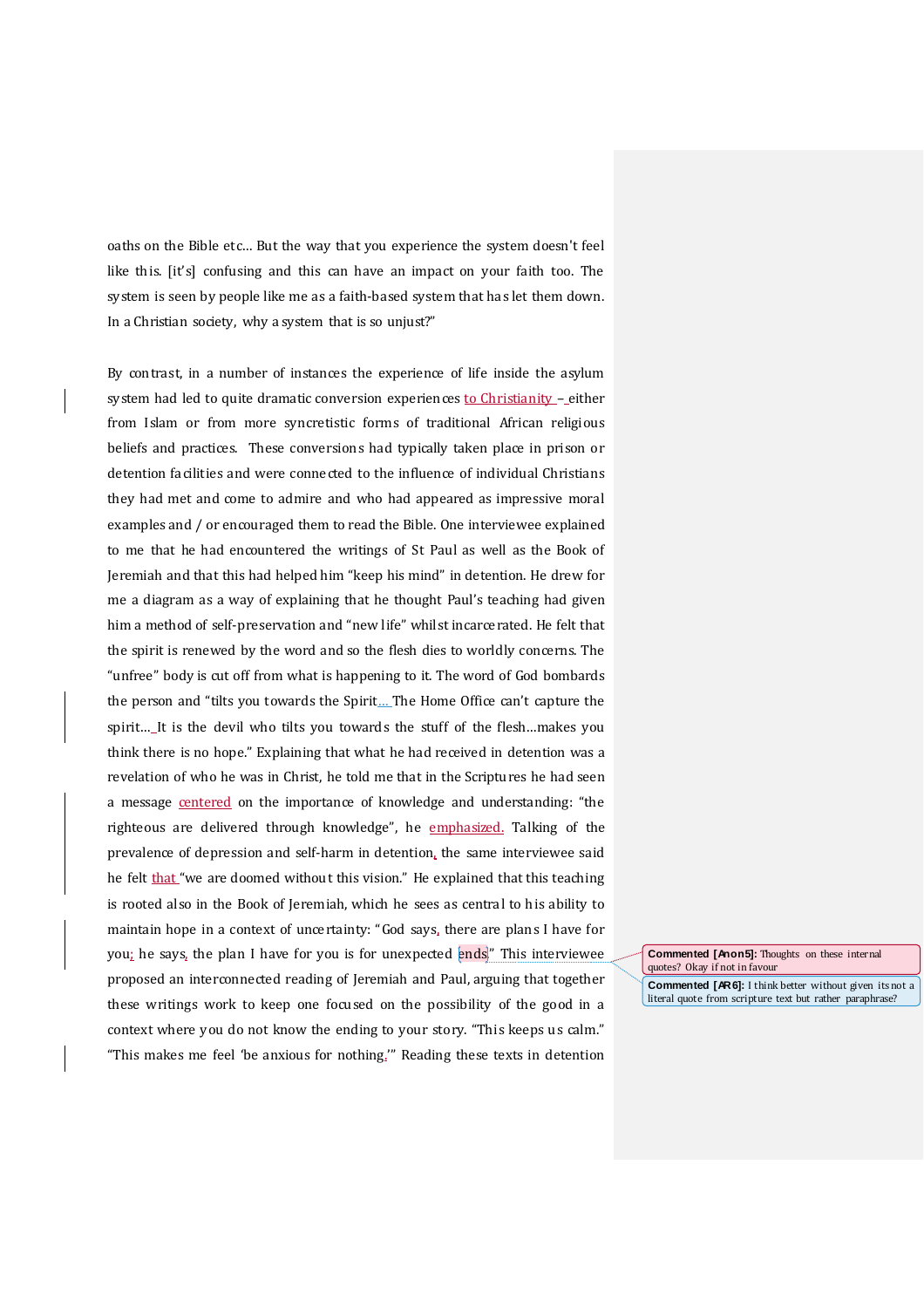had made him feel "armed with information" and "that this knowledge is just more powerful," making a contrast between the power of the Home Office and the power he felt in Christ.

The way in which this framework had changed my interviewee's mind-set was illustrated through his interpretation of the story of Abraham, which he told next. Explaining that lots of people think that the problem with detention is that it wastes time, he noted: "Not time but promise matters." "It's about unmerited grace." This was not an attempt to suggest that the experience of detention had not been very difficult  $\pm$  when asked what changes he would like to see, he was very clear that he would close detention centers and focus on alternative, community-based measures  $-$  but his point was to offer a more consciously theological interpretation of his experience. He continued: "Look at the promise to Abraham. It's seemingly impossible. Sarah is looking in the time realm, and time is running out for her [to have a child]. God goes the extra mile and fulfils his promise to her when time seems to have run out... Grace transforms how we experience time." Connecting this with his experience of detention and the relationship he was able to build with other detainees, he asked: "What is two years to me? A suicidal man changed his mind because I was able to preach." "Now he is alive and in Liverpool and has his status."

Explaining that he had seen both "a beautiful and a terrible side to life in the UK", another interviewee narrated his experiences of working illegally without legitimate papers, of arrest, and a prison sentence during which he attended an Alpha course. This was followed by nearly four years in detention, spread over four different periods of time ranging from two weeks to two years. The Alpha course he participated in whilst in prison and the community he felt he was part of in the detention center were major turning points for him. He told me that he realized during the course of this time that "we all deserve to live a good life. I realized I had a love in me... I asked for God's mercy. I realized I was motivated by love and that I could use it to reach out to other people. If you are open to love it brings peace… I read that Abraham was a migrant and he was used by God. This gives encouragement... Reading Romans 8:28, that 'all things work together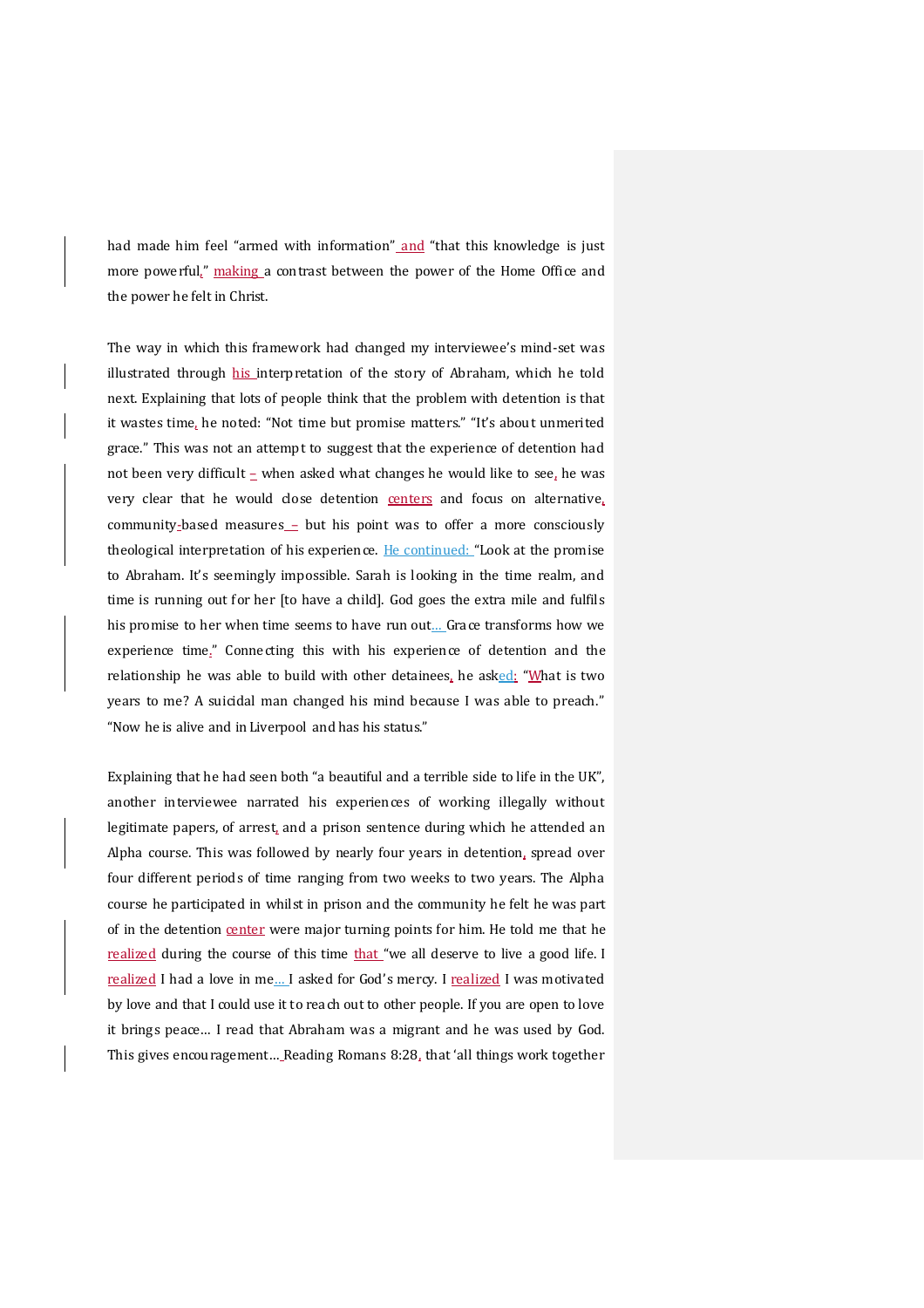for those who love God…' this helped me to focus on God." Reading Pauline and Johannine themes together, he introduced his reading of Jeremiah: "The idea that there is a good plan for each of us… that we are all here to be players in our divine assignment... In detention I was recognized as a pastor and I preached my first sermon. My main hope became to have a legacy of love… Love through works… Life is about encouragement." He contrasted this with the structures of detention itself: "Detention is not a context of love. Staff can be nice but the problem is the way of arrest... the use of force and chaining... The system tells you [that] you are an identity you can't accept."

One interviewee, a former academic from West Africa who has experienced periods of significant physical ill health during his asylum claim, explained that his resilience comes from reading the Scriptures. The most important text for him was "Jeremiah 29: verse 11. God says 'I have a plan for you which is a good plan.'" He reads this alongside Hebrews 11: "Faith is being sure of what you want and what you can see. God gives us examples to help – Abraham, Noah, Rahab. We receive through faith... Sometimes I want to give up, I'm tired, it is enough. Then I remember the Cross of Jesus. He went to the Cross. I think, don't be undermined by each difficult situation. You have to overcome. Because of God's presence you don't give up… I give thanks for each time when I see I have something, a bed, food. I remember Romans: 'all things for our good... My vocation is to follow this plan of God." He spoke movingly of the way in which he discerned that cooperating with God's plan for the good meant that he now needed to see himself as a recipient of hospitality, rather than simply someone who offered it to others. He described with pride the way that his family in West Africa had hosted displaced persons and his total disbelief that he himself would ever be in a situation like this. He said that he believed that through receiving hospitality  $\equiv$  something he found hard to do  $\equiv$  God was "preparing me now for what I can do in the future."

For others, the Scriptures - in particular the psalms - had offered a language through which to make sense of the contradictions of their experience: "Like the psalms say, I have walked through the valley of death and I know what it is like,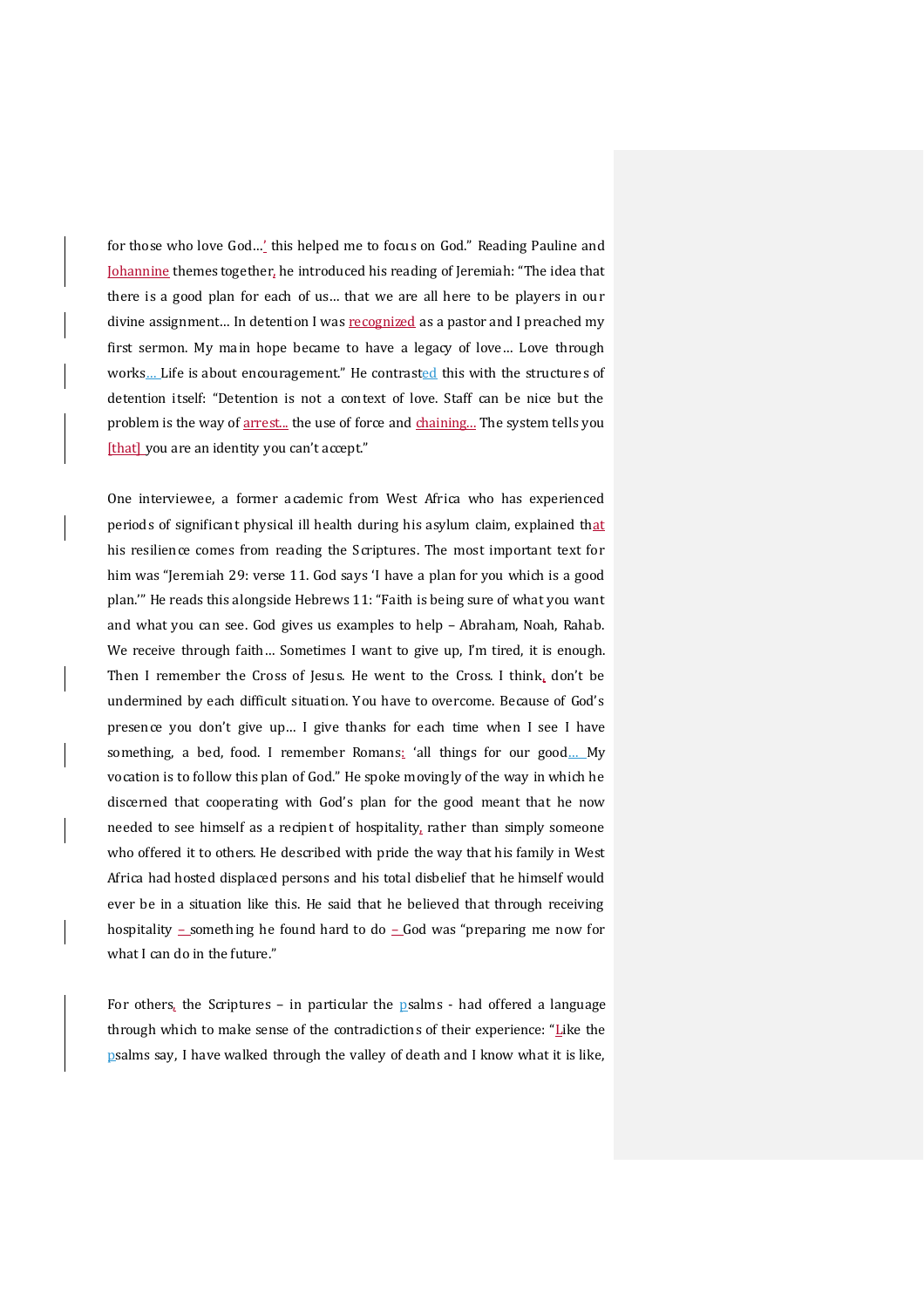but I also know that God was with me. This was my experience…. death and life, evil and protection...like the psalms say...both things are true."  $My$  interviewees chose psalms that expressed themes of trust, promise, protection and security, praying psalms 23 and 125 in particular. Whilst other psalms might strike scholars as more obviously juridical or political in character, we should not overlook the interplay of the transcendent theological categories that shape these psalms and the formal, normative political categories deployed in secular form by state asylum systems. It is striking that the psalms chosen concern the transcendent promises of Law: divine sovereignty, security and protection. This is especially the case in a context where the immanent legal forms of such promises – deploying the same language - are perceived as withheld, fragile and frequently broken offerings. One interviewee noted the singular importance to her of psalm 40:1-8. A number of interviewees expressed the view that the psalms were helpful partly because they provided a language for naming the realities of good and evil experience as part of the migration journey and because they also named the paradox of "disaster and healing."

#### **Narratives of the good: turning to the figure of Jeremiah via Simone Weil**

All of this prompts the question: what kind of scriptural readers and theological interpreters are my interviewees, and how might political theologians and biblical scholars engage with and respond to such a community of readers, writers, and interpreters? The final two sections of this article explore these questions. In making this move I am moving beyond the narratives provided by my interviewees and attempting to sketch the outlines of one possible constructive theological response.

In his writings on Jeremiah and prophecy, Walter Brueggemann argues that the Book of Jeremiah functions as both as an explicitly theological account of exile and as a critique of ideology.<sup>12</sup> In this article I seek to follow Brueggemann in

j

<sup>12</sup> Walter Brueggemann, *To Pluck and to Tear Down: Jeremiah 1-25*, (Haddington: Handsel Press, 1989)<u>; Walter B</u>rueggemann, *Hopeful Imagination: Prophetic Voices in Exile*, (Philadelphia: Augsburg<br>Press, 1986)<u>; Walter B</u>rueggemann, *Prophetic Imagination: 2<sup>nd</sup> Edition* (Philadelphia: Fortress Press, 2001).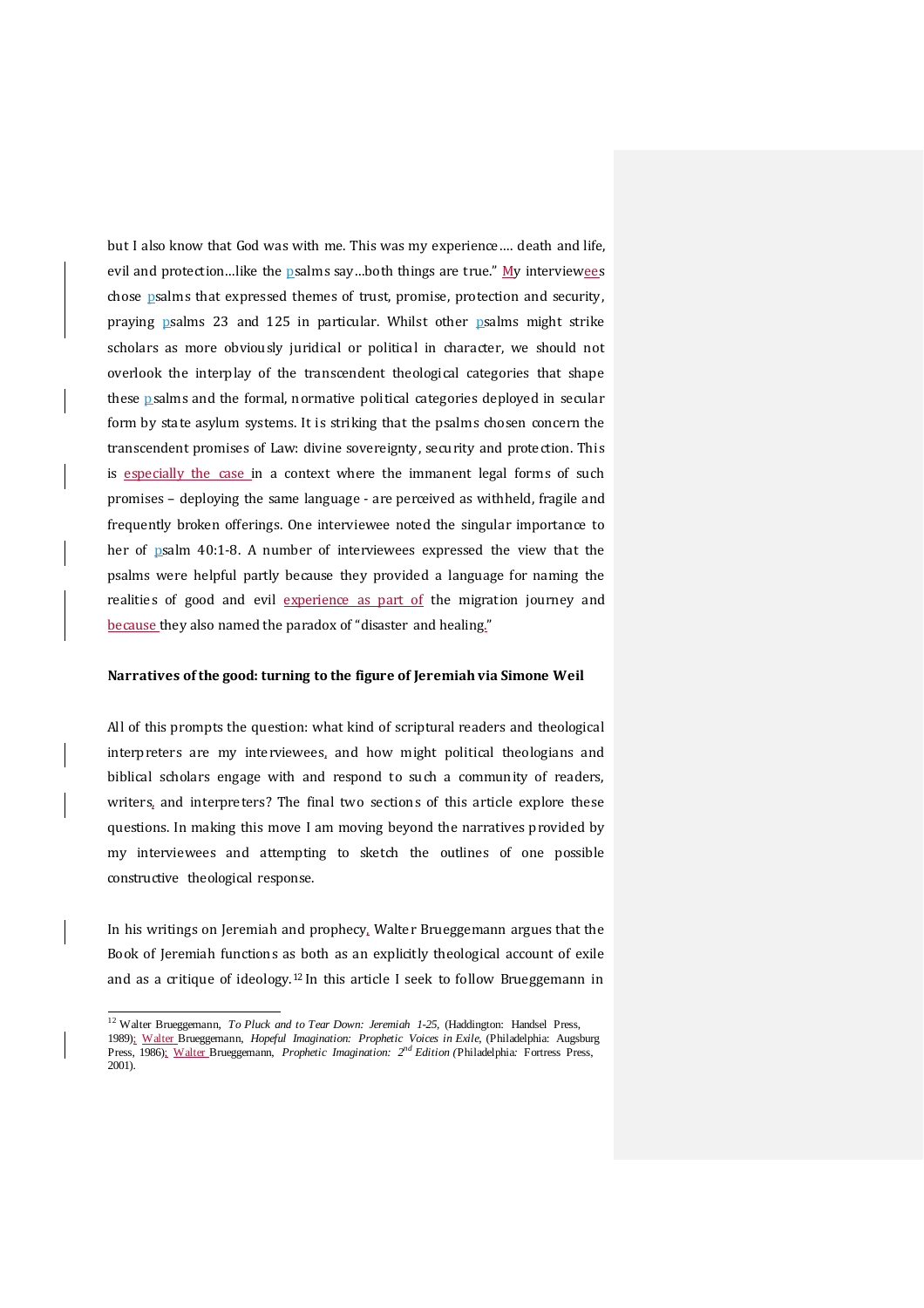both regards. In doing so I also aim to write in appreciative dialogue with Steed Davidson's wonderfully – and disturbingly - suggestive reading of empire and power in Jeremiah which is included in this volume. In the context of a wider analysis of the imperialistic overtones of the text, most evident in the oracles against the nations, Davidson argues for the political-theological significance of the distinction between those forced migrants named in the text as *galut* (24:5) and those named *she'erith* (24:8), mapping these identities onto the good and bad figs of chapter 24. Whilst the *galut* go without external resistance into Bablyonian exile and thus co-operate with the plan for eventual divine restoration to the land, the *she'erith* make their own path, fleeing to Egypt. In doing so they are understood to have cut across the immanent and transcendent religious and political narratives of judgement, restoration and promise, becoming subject to conflict and difficulty in the land of refuge and losing the promise of divine protection. Davidson suggests that this group bear the hallmarks of Agamben's description of human life as "bare life." However, Davidson also notes that these distinctions about place and space are significant in immanent and divine terms, narrated in the context of YHWH's sovereignty and the global reach of his plan. He also notes that the *she'erith* bear a close resemblance to contemporary refugee populations. On a first reading of the material drawn from my fieldwork it will be evident that, in the public imagination, the research participants bear a strong resemblance to Davidson's / Jeremiah's *she'erith*. Interviewees experience themselves as stripped of social function and identity, facing hostility and living outside of normal categories of protection. They also perceive themselves as people who have taken initiative in complex situations and understand that for these and other reasons they are perceived as disturbers of neo-nativist narratives, unsettlers of contemporary, socially-conditioned norms about movement and borders. On a second reading, however, Davidson's binary distinction between *galut* and *she'erith* is disrupted by the presence of a third resonant narrative: that provided by the figure of Jeremiah himself, who transcends and disturbs this binary. I read the position and experience of these contemporary interviewees alongside the narrative frame of Jeremiah as well as in the resonant context of Davidson's discussion of the *she'erith*.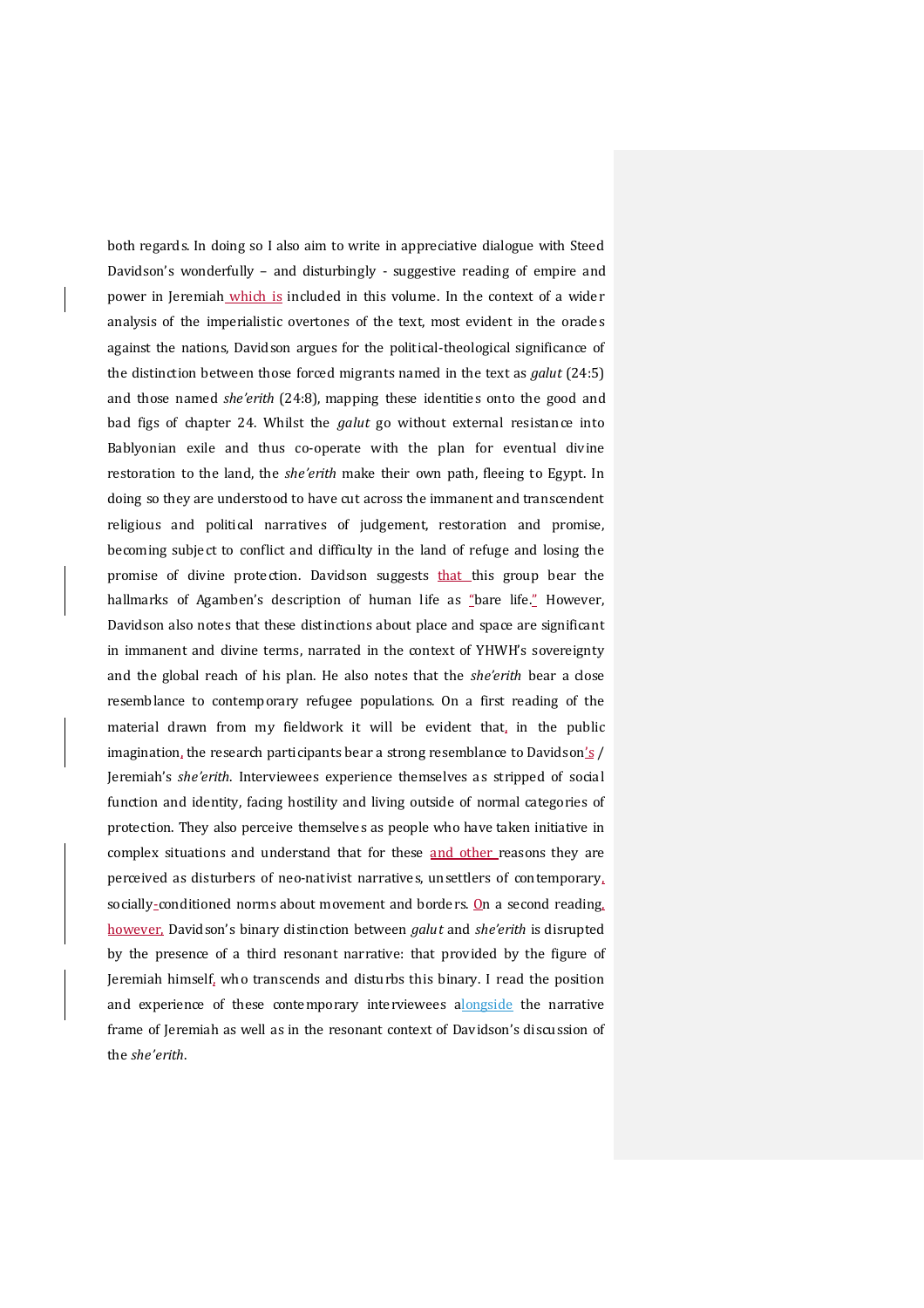Writing on themes of pain, suffering and loss in Isaiah, Jeremiah, and Ezekiel, Mary Mills talks of the need to pay attention to the 'symbolic moral worlds' depicted by these biblical texts.<sup>13</sup> Favoring narrative and spatial readings, Mills asks: what kind of moral vision emerges when we pay attention to the 'dignity of being for those for whom pain cannot be avoided'?<sup>14</sup> Throughout this phrase allows Mills to posit the reality of pain and dislocation, without succumbing to a portrait of the uprooted person as simply a suffering victim. She frames her moral assessment of pain and loss in Jeremiah according to a concern for narratives of the good. Quoting Charles Taylor's assertion that the desire to make sense of one's life story is a necessary rather than optional feature of human life, she notes that '[m]oral meanings emerge from the kind of stories one tells for oneself/ourselves.' <sup>15</sup> These moral narratives forge analogical connections between body and world. Deploying an analogical reading of the text of Jeremiah, Mills argues for attention to the embodied experience of Jeremiah as an analogy for, and participation in, the experience of the social whole. Mills connects Jeremiah's narrative of mental pain and suffering with the loss of place and the devastation of the city. Such connections are already consciously politicaltheological: 'concepts of body and landscape can overlap in terms of their relationship to spatiality, for these prophetic bodies act as sites which map religious politics and political theology – in the mute tongue, shorn head and mind confused and uncertain.'<sup>16</sup>

It is striking that the moral vision of the world that emerges from my interviews repeatedly evokes the question of 'ends'. On the one hand the question of ends emerges as a teleological and anthropological question. Interviewees repeatedly stressed the paradox evoked in Simone Weil's presentation (with which I opened this article) of the relation between subjection to force and craving for justice and the good. A dual anthropology emerged as the basis of an articulation of the

 $\overline{a}$ 

<sup>13</sup> Mary Mills, *Alterity, Pain and Suffering in Isaiah, Jeremiah, and Ezekiel*, (London: T&T Clark, 2007).<br><sup>14</sup> Mills, <u>Alterity, Pain and Suffering,</u> viii.

<sup>15</sup> Mills, p16. See Kathleen O'Connor, *Pain and Promise* (Minneapolis, Minn.: Fortress, 2011).

<sup>&</sup>lt;sup>16</sup> Mills, Alterity, Pain and Suffering, 28.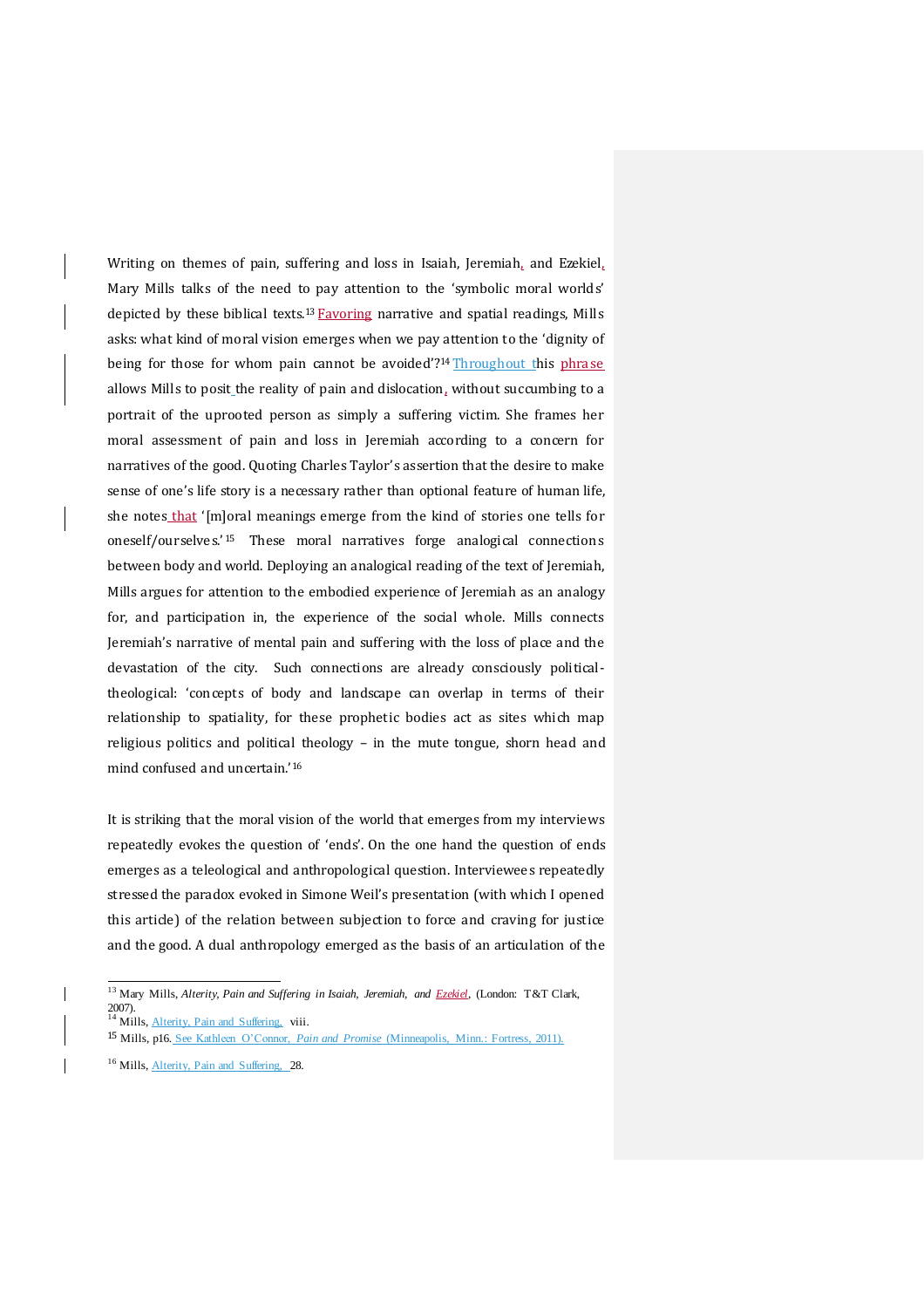good in the face of force, expressed as the need to recognize an inherent drive towards relationality – social exchange and mutual recognition and obligation – as well as the necessity of respect for self-determination. In both the general discussion about what interviewees hoped for and in their account of their experience of the asylum process they returned to these questions of the good. Understandings of the good emerged as coterminous with the possibility of spending time gainfully through paid work, mutual service through public and private friendships, and the possibility of forming and maintaining families.

Such a contributive ethic is close to the vision of the life YHWH sets forth for the exiles in Babylon and which Casey Strine emphasizes in his cosmopolitan reading of Jeremiah's letter to the exiles in this volume. Strine focuses on the letter to the exiles in Jeremiah 29 and draws out three principles for Christian theological responses to the politics of migration. Strine's interpretation focuses on the life of the community in Babylon – on the span of one lifetime, the 70 years that the exiles believe they will endure away from the land.  $My$ interviewees put flesh on the bones of this vision of a life lived in exile, on the conditions which build flourishing; they note the tensions involved in seeking to realize this vision - between the reality of living in a 'host nation' context and the experience of hospitable action. To state the obvious plainly: 'host' countries and localities are not necessarily hospitable contexts. Experiences of force combine with a determined, coercive denial of the contributive and participative goods of human nature to produce an experience of inhospitable living.

Yet, a second, related evocation of the idea of 'ends' also emerges in my interview material. Interviewees - especially in descriptions of their reliance on the text of Jeremiah – emphasize ends as they relate to the mystery and paradox of what can and cannot be known. This knowing and not-knowing (and sometimes unknowing) plays out against a divine and immanent horizon. Given that most of my interviewees existed with little immediate hope of case resolution, and yet with constant fears of territorial incarceration or expulsion, it is perhaps unsurprising that what was judged most resonant in the text of Jeremiah 29 was less its teaching on integration and more its call for moral openness to the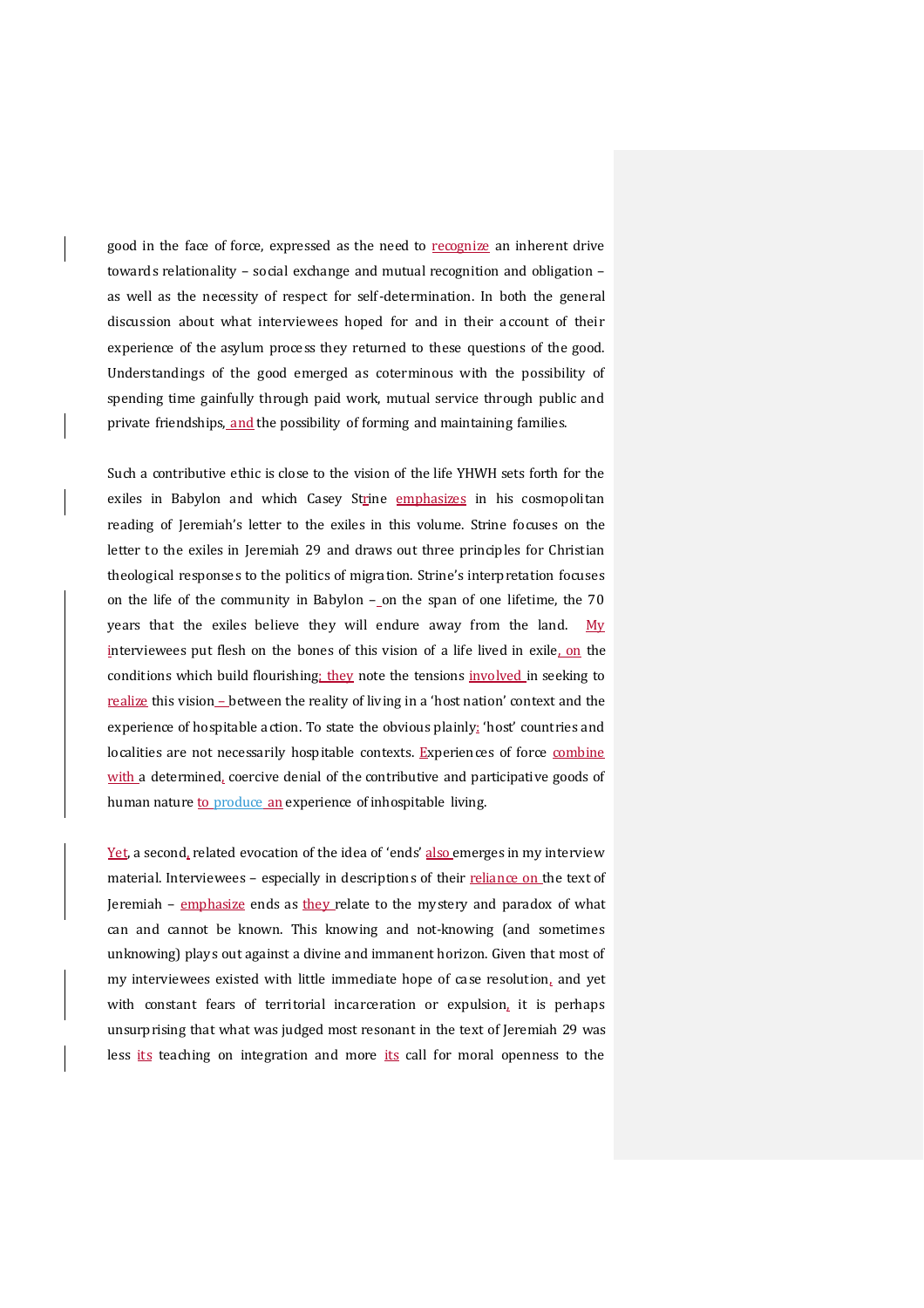manifestation of unexpected endings; indeed a requirement that we be open to a plan for the good that contains unexpected endings. Suspending a desire to know - or suspending the temptation to *foreclose* the question of endings- becomes part of the vision of ethical life. A distinction emerged between a sharp, practical knowledge of the conditions necessary for life to go on – for communities to be formed and law to function well - and the limitations on knowledge about the origins of the disorder they were experiencing, the eventual destination they might reach, or how healing or justice might become possible within the context of trauma. This healing pertained to both individual lives and the bodies politic from which they had been exiled and in which they currently resided. Jeremiah 29 was interpreted as a passage concerned with this question of individual and social moral ends. God makes a way where there is no way and overcomes a theoretical and practical *aporia* that results from fallen human action and the messy complexity of life. Openness to this divine possibility requires a certain ethical predisposition within the self. Interviewees suggested that we are given hints as to how to be human participants in God's mysterious redemptive process enacted in time when there seems to be no path: Abraham, Sarah, Rahab, and Ruth were named as inspiring examples. Each shows how the *aporias* of migration might be negotiated and help make the contradictions of the system meaningful. The contradictions remain unresolved, but the agency of a divine actor breaks into this reality to open up what appears to be closed down.

Interviewees talk of this process of knowing and not knowing being held not simply as a vertical tension between God and the individual self, but as a more relational, immanent process of performance, enacted as a drama through communal prayer and worship. One woman, seeking status in the UK for 19 years, says that prayer and liturgy held value because they taught her "maybe there is another side to your story that you don't know." "I often feel discouraged. Like it's all taking too long. But if I am still here now it's because there is a God. It's the only way I can explain still being sane. God has a hand on me. It's a fantastic hope, it means things are not only what we see with our eyes… It means there are still things for me to discover about the world." In one sense, my interviewees lack the tense and disturbing imperialistic presentation of the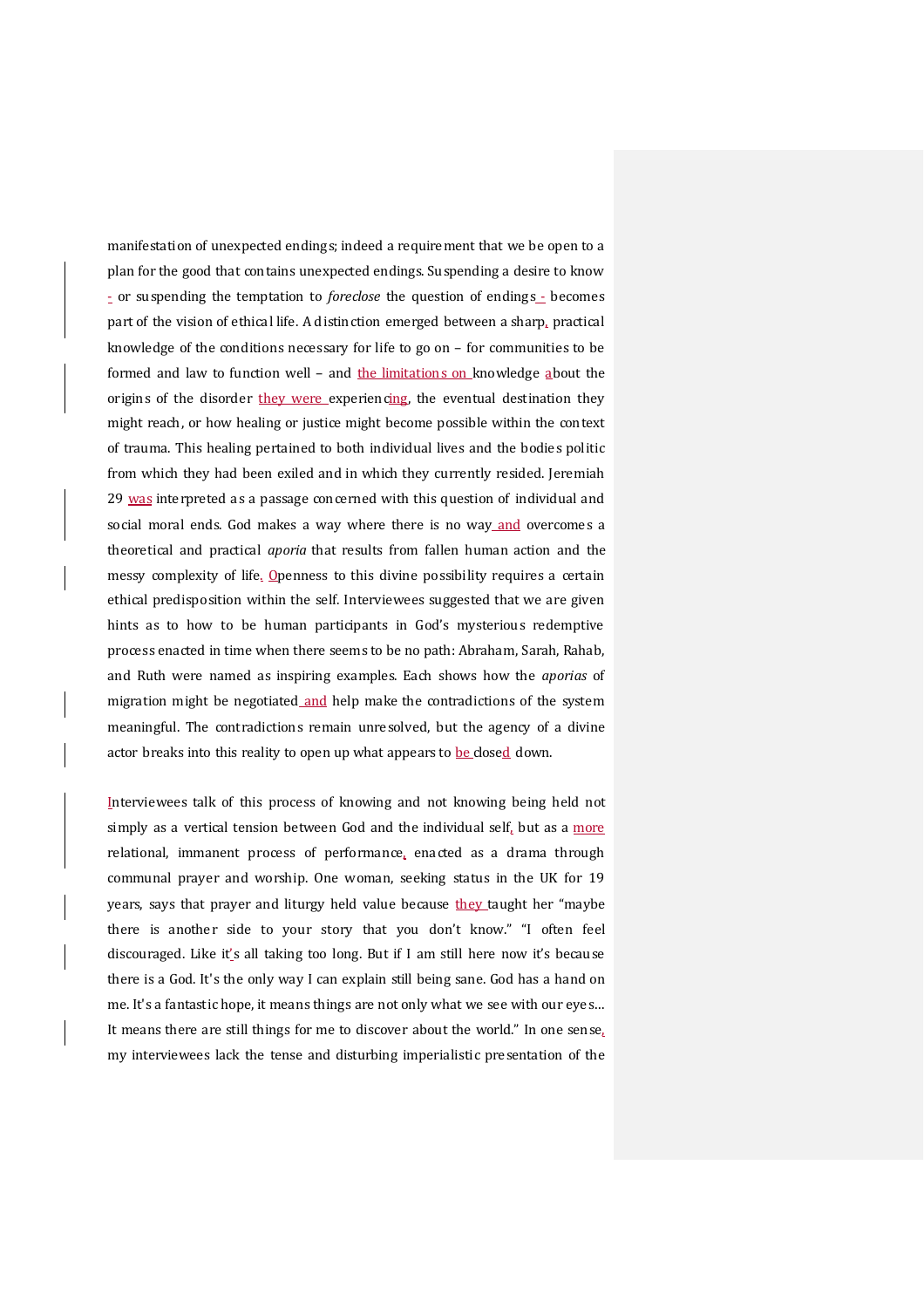text that marks Davidson's reading - but my readers echo his emphasis on the question of ends as a significant moral theme. It does not seem too much to claim that my interviewees insert themselves as careful readers of a text marked by chaos, disaster, a degree of unreadability, and uncertainty of ends.

Where might such readings take us, as we seek to forge connections between an ancient biblical text of significant narrative complexity and the contemporary experience of a small group of forced migrants? To answer this question properly would require a hermeneutical analysis that is beyond the scope of this paper and **would require** more extensive fieldwork. However, I intend to make a beginning by way of conclusion, tentatively and provisionally returning the reader to the text of Jeremiah via the figure of Jeremiah himself.

Given the emphasis I have placed thus far on attending to the narratives and experiences of destitute and previously detained asylum seekers, a return to the figure of Jeremiah requires some explanation and **contextualization**. Interviewees clearly noted the importance of Jeremiah as a text, but their primary hermeneutic focus was on a specific set of verses and on what Jeremiah's prophecy revealed about the action of YHWH in history. Whilst the experience of a cloud of biblical witnesses was invoked, Jeremiah himself was not. What I propose in what follows is a response to what I have heard from interviewees, rather than simply an interpretation of their words. This involves a two-fold movement between text and (plural) communities of interpretation. The first movement takes the form of a proposition: that a normative politicaltheological response might be made to interviewees by proposing further resonant connections between the experiences of those seeking asylum and the text of Jeremiah, via the figure of Jeremiah as well as questions concerning the authorial coherence of the text. The second movement: that political theological and biblical scholarship can further the dialogue between migrants and the text and that, in return, the insights offered by interviewees into the realities of space, place and time might enable the wider community of scholars and interpreters to return to the interpretation of Jeremiah with fresh perspective. This is both to deepen the connections already suggested by interviewees and to extend beyond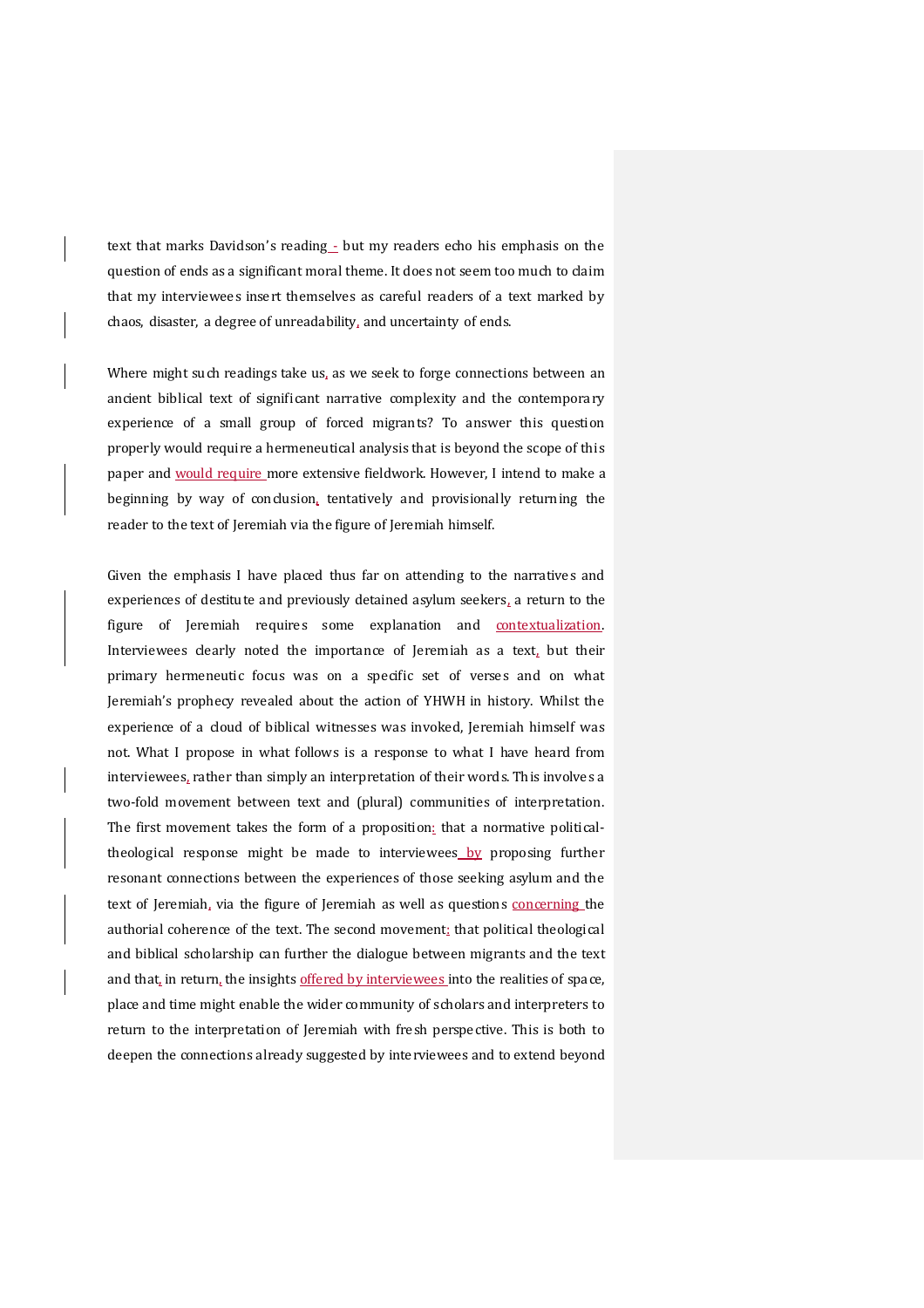them. In no sense is this work imagined as an attempt to out-narrate other interpretations of the text, but rather to re-imagine what political theologians might usefully contribute to multi-dimensional readings of the biblical text and to the recent movement within biblical studies to re-engage migrant experience with readings of the text of Jeremiah.

In choosing to name the Book of Jeremiah as a resonant resource, my interviewees strikingly overlook what is surely an obvious connection between their own experience and the text: that Jeremiah himself is one of – if not the most extensively narrated 'detained' character in the Old Testament. The prophet's broken and difficult-to-decipher narrative emerges from a context of mental pain connected in part with his repeated incarceration and being taken into Egypt. This agony is expressed as a doggedly-articulated set of goods and a lament at their loss, is framed by both the devastation of the city and the experience of subjection to political and military force. Jeremiah is of interest not because he has an identical experience to my interviewees, but because he performs a wider ethical role within the biblical text in the context of forced displacement. Arguably, rather than reinforcing the experiential binary of exile / non-exile, Jeremiah's position relativizes such an absolute binary: he both remains in Jerusalem and is also subject to displacement and force. Jeremiah cannot be described as a figure marginal to the exercise of power – he has access to rulers and to powerful public spaces and is under divine command to deliver his message in these contexts. Yet, whilst he has access to such power, Jeremiah remains dependent on failing systems of elite governance and power and is repeatedly subject to forms of force that diminish, disorientate, and terrorize. Jeremiah's life is lived in a threshold space that exists within the frame of the court space. His dependence on power has both immanent and transcendent dimensions; if we are to describe his position as a "border existence," then this border is primarily conceived as existence along a 'border between human society and divine transcendence'. <sup>17</sup> Mills argues that Jeremiah's 'border existence' emerges from grief, as his own position becomes increasingly agonized. Jeremiah's resulting fraught state is portrayed by Mills as intellectual

 $\overline{a}$ 

 $17$  Mills, p110.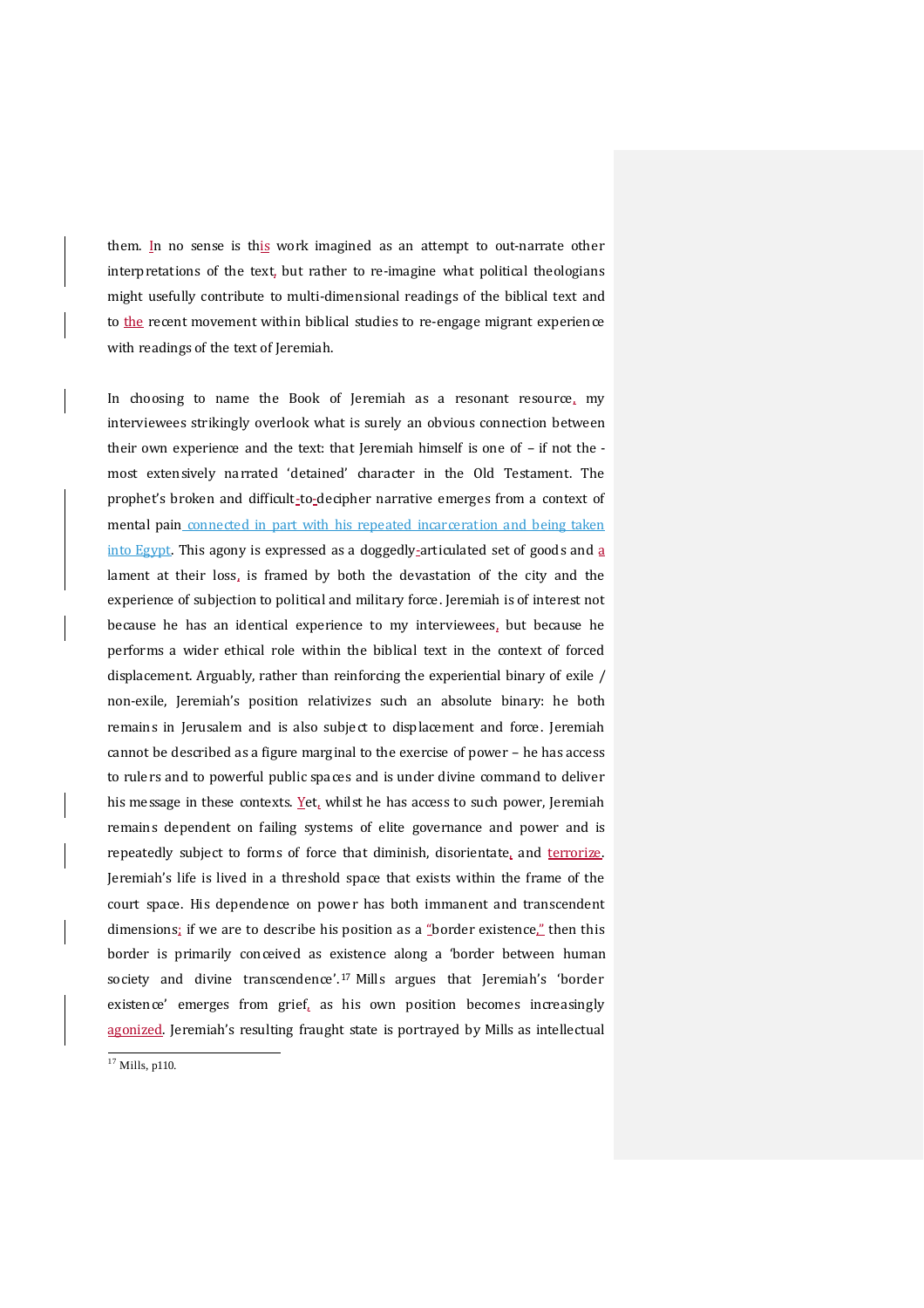and emotional, working analogically  $to$  mirror and precede the 'coming</u> fragmentation and collapse of his community.'<sup>18</sup> Mills argues that Jeremiah comes to adopt a pathetic identity: Jeremiah allows himself to experience the grief that comes from standing in between his community and the divine as a form of pathos. The liminality of Jeremiah results not from his marginality from power, but from his experience of dispossession as he seeks to negotiate a divine vision of ethical life and from the resulting acceptance that he is probably destined not to survive $\angle$  which in turn acts as an analogy for the dispossession and trauma of the community that is to come. <sup>19</sup> Mills argues that this experience of trauma and loss resulting from the interweaving of the trauma of the soul and the city indelibly marks the text-that 'the prophetic persona can be described as one traumatised by the role of messenger'. 20

Brueggemann's work on Jeremiah echoes this sentiment: 'the proper idiom for the prophet … is the language of grief, the rhetoric that engages the community in mourning for a funeral they do not want to admit. That grief and mourning, that crying in pathos, is the ultimate form of criticism.' <sup>21</sup> This work of pathos is presented as the moral work of living with contradiction, under the authority of YHWH and as a member of the body politic. Jeremiah, standing for the whole, enacts the call to justice and repentance that belongs as a practice to the just city and to YHWH. Deploying Terry Eagleton's literary theory, Mills argues that the goal of dramatized pain is the enactment of a process through which we might come to terms with our histories of brutality and fear: the 'goal of prophetic pathos is political'.<sup>22</sup> What matters, ethically speaking, is not Jeremiah's moral innocence – he is an active, disturbing and powerful announcer of ethical failure rather than simply a passive or tragic sign of it - but rather his complex role as a cultural agent within and outside of his own nation and social order.

Mills and Brueggemann each take up the question of trauma, resistance and imagination in the experience of Jeremiah. Brueggemann argues that Jeremiah's

 $\overline{a}$  $18$  Ibid., p 110.

<sup>19</sup> Mills, p112.

<sup>20</sup> Ibid., p111.

<sup>21</sup> Brueggemann, *Prophetic Imagination*, p51. Quoted in Mills, p115.  $22$  Mills, p118.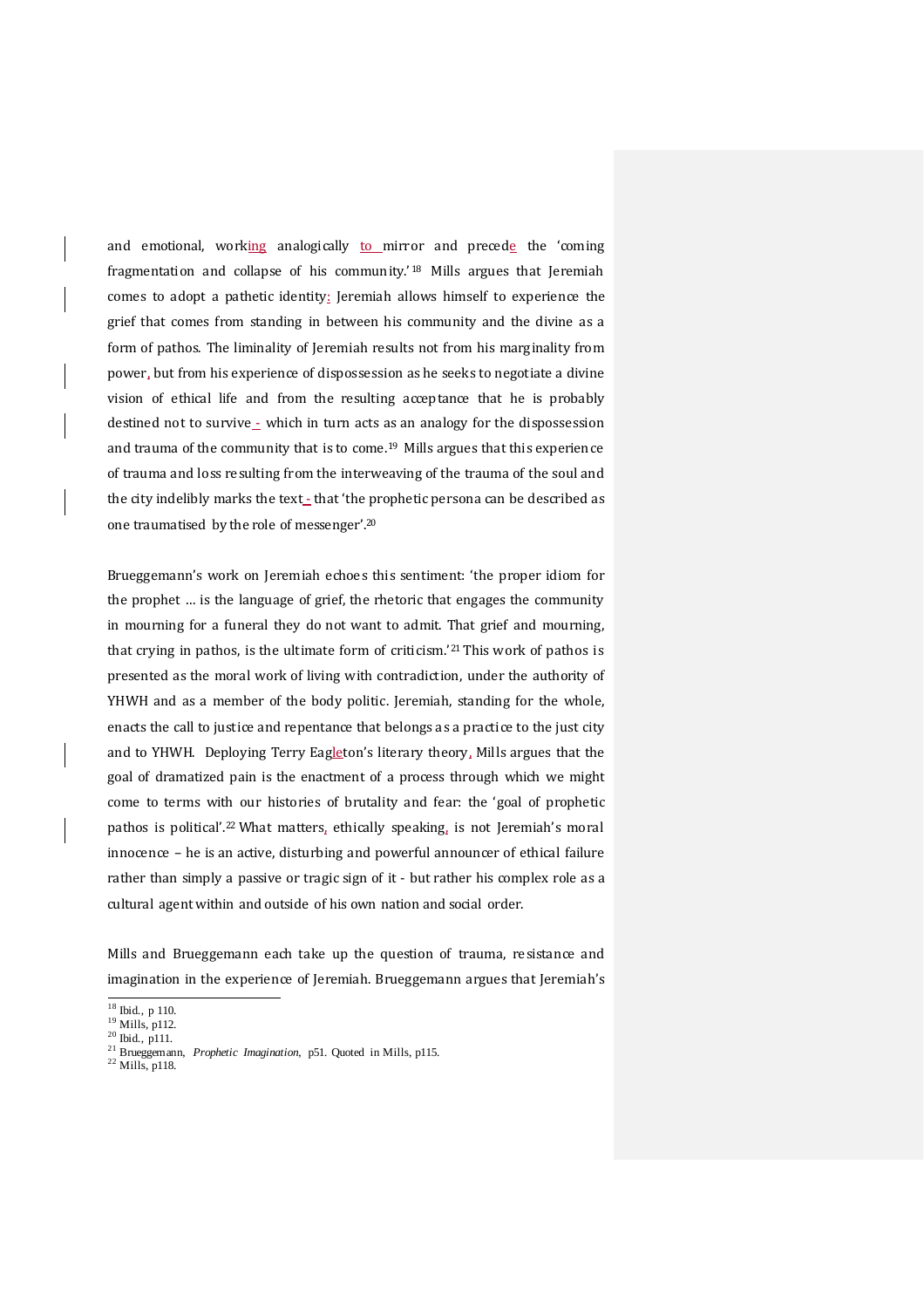'freedom of liberated, faithful speech anticipates and evokes a new public reality', a reality dependent on its coming into being through the performance of such speech.<sup>23</sup> Jeremiah is to be read as an imaginative theo-political construct. Mills places more emphasis on the difficulty, mental pain and loss that accompany the act of uttering such public speech in the context of displacement. She refuses to heal the broken middle of the prophet's speech, inviting us to see that in attending to the experience of Jeremiah the 'reader is invited to share the prophet's hearing of hostile voices whispering in corners and in spaces vacated by the prophetic body and thus engage with the prophet's sense of alienation and otherness.'<sup>24</sup> The articulation of the vision is inseparable from the complex analogical and agonistic relation of the soul, the city and the sacred that structures the whole book.

Such an analysis echoes the work of Simone Weil on the *Iliad* as a poem of force, a quotation from which appeared at the opening of this article.<sup>25</sup> Treating the *Iliad* as exilic writing, Weil presents an extraordinary meditation on force – the 'very centre of human history' - as a process through which those subjected to it are turned into a 'thing', literal and metaphorical corpses. Several lines of argument in Weil's essay are of particular interest and help to deepen the engagement proposed in this article.<sup>26</sup>

First, echoing both my interviewees' perceptions of the indignities of detention, the use of sudden immigration raids, and hostile environment policies, as well as Jeremiah's own subjection to ridicule and persecution, Weil notes that force seeks its recognition as a form of public spectacle. The exercise of force, through which a sense of public identity and imagination is formed and reformed,

 $\overline{\phantom{a}}$ 

<sup>23</sup> Brueggemann, *Prophetic Imagination*.

 $24$  Mills, p9.

<sup>25</sup> Simone Weil, 'The Iliad or The Poem of Force' in *Simone Weil: An Anthology,* (London: Penguin, 2005.)

 $26$  The sections of the text of Jeremiah to which the insights below most obviously pertain are the confessions in chapters 11:18-23; 12:1-6; 15:10-21; 17:14-18; 18:18-23; 20:7-18 and the narratives of detention offered in 20:1-6 (Pashhur); 26.1-24; 32.1-33.26; 37.1-38.28 (Jeremiah's imprison ment by Zedekiah); chs 32-33 (which seem to be reports of oracles delivered during the period of incarceration described in chs 37-38); 39:11-14, (15-18); 40.1-6 (Jeremiah's release); and ch. 43 (Jeremiah taken to Egypt).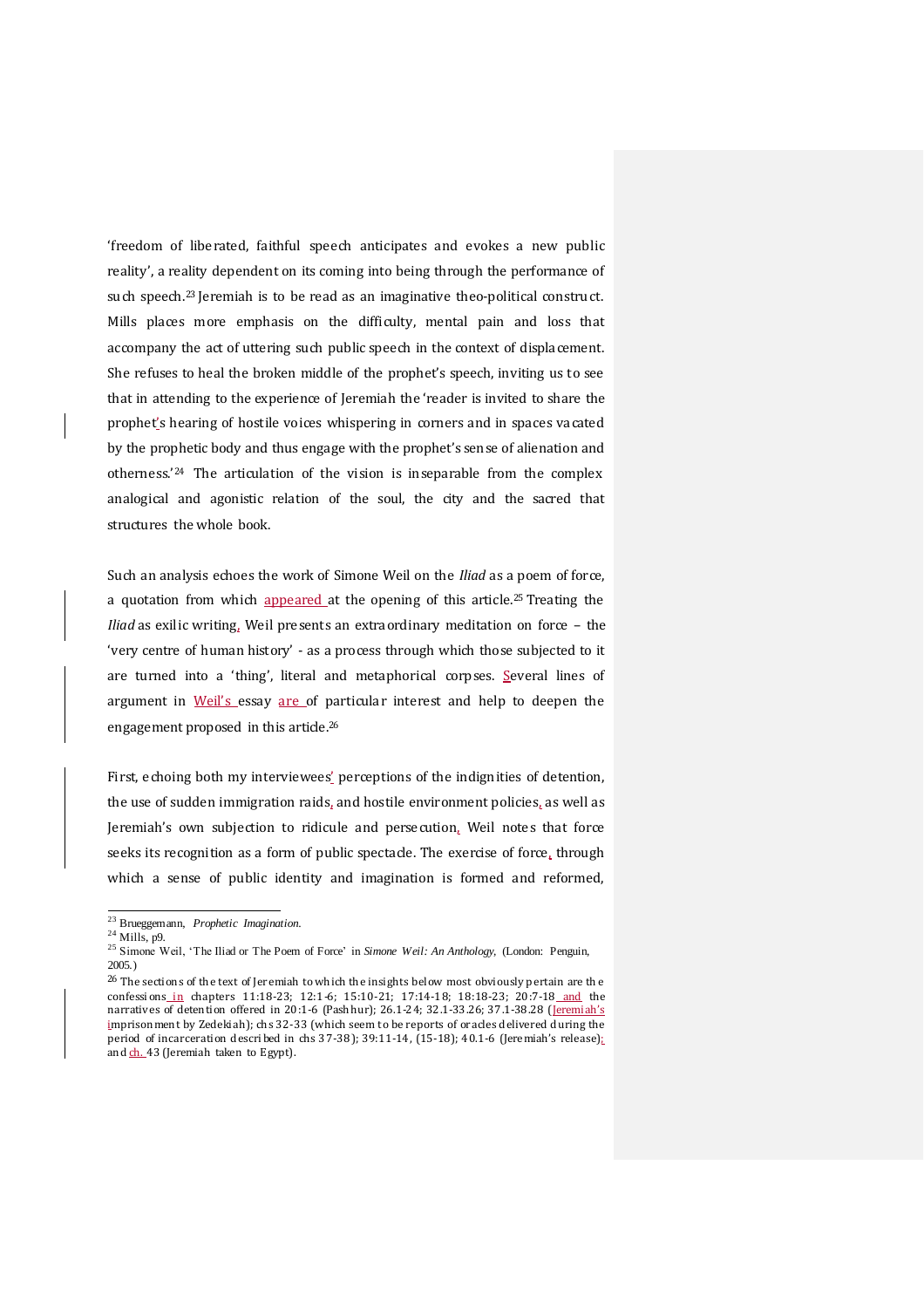becomes a form of difficult self-relation precisely because it is enacted as an annunciation of a form of social relation. This is a complex argument to make in the case of immigration detention, because in one sense it is the invisibility, hiddenness and secrecy of the system that defines its character. However, this turn towards the hidden is arguably a deliberately and irreducibly *public* act, akin in this sense to state policies of disappearance and torture where the act itself is intended both as an action to isolate the victim and as an action that shapes the imagination of the body politic. Similarly, Weil notes that the experience of negotiating necessity as one deals with the consequent disjuncture of being both subject to force and seeking one's good shapes the experience of both the soul and the city; it is a move which is felt by the person to be simultaneously intensely personal and inherently social. This negotiation of complexity and contradiction indelibly shapes the person. For my interviewees the impact of this reality is clear. It remains an **open** question as to how such insights might lead us to re-read the text of Jeremiah.

From this point of departure Weil makes two further observations: first, that force makes victims out of those who possess it as well as those victim to it and, second, that it takes a miracle to escape the 'petrifaction of force'. Weil argues that 'force is as pitiless to the man who possesses it, or thinks he does, as it is to its victims; the second it crushes, the first it intoxicates. The truth is nobody really possesses it.'<sup>27</sup> Extending her analysis of force as social relation, Weil drives home her view that political-theological attention to the history of force is vital  $_{-}$  for the human spirit is endlessly subject to, and modified by, its relations with force in *both* its exercise and reception. The miracle, for Weil, is the possibility of a more truly human(e) moment in the intoxicating exercise of force - the interposing of an interval of reflection, a moment in which the hand that wields the sword is steadied. This is a movement of ethical life that Jeremiah himself appears to embody and his leaders generally lack. It is also a sentiment echoed in the most ordinary and direct terms by those I interviewed. A young Congolese man, detained and released twice in his early twenties, told me that if he could address the culture of the Home Office he would plead with them to

 $\overline{a}$ 

 $27$  Weil, p191.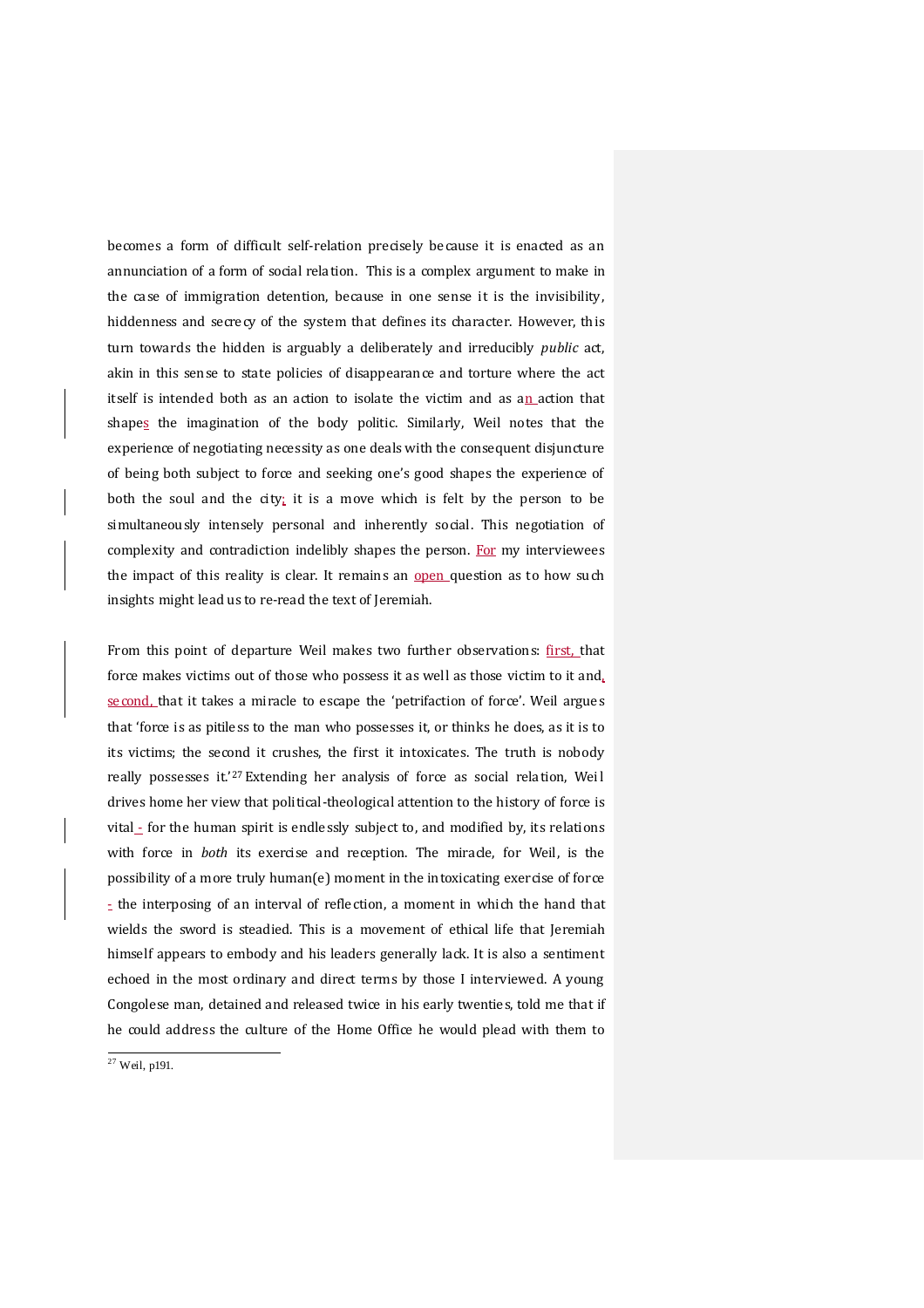pause, having made a decision, and to consider "whether there was anything they might have missed." He did not mean an extension in the duration of a claim, but rather the insertion of an interval of self-examination.

Weil connects this to the possibility of love and justice. Because the exercise of force is a defining and constant social relation, she does not imagine a binary opposition between the pursuit of the good and force, but rather the inevitable negotiation of goods within the endless reinvention of relations of force, where what is possible is the irruption of intervals of love and justice. Confronting the history of force and its misery is a 'precondition of justice and love.' This is not to make evil ontologically prior to the good, but to understand how the good abides - how the soul returns to itself. She describes the existence of a few luminous moments in the *Iliad*

in which man possesses his soul. The soul that awakes then, to live for an instant only and be lost almost at once in force's vast kingdom, awakes pure and whole; it contains no ambiguities, nothing complicated or turbid; it has no room for anything but courage and love. Sometimes it is in the course of inner deliberation that a man finds his soul: he meets it like Hector before Troy, as he tried to face destiny on his own terms, without the help of gods and men. At other times, it is in a moment of love that men discover their souls… The tradition of hospitality persists, even through several generations, to dispel the blindness of combat.'<sup>28</sup>

What is worthy of respect is this counter-history of love and justice. For this reason, counterintuitively, we stare first at the dominion of force: 'only he who has measured the dominion of force, and knows how not to respect it, is capable of love and justice.'<sup>29</sup>

Weil returns us to the text of Jeremiah with new eyes, to view the significance of the narratives of force. Whilst Jeremiah's situation is not exceptional in the context of a wider biblical trope of prophetic experience of annunciation, denunciation, incarceration, and persecution, both Mills and Mary Callaway note

l

 $28$  Weil, p206.

 $^{29}$  Weil, p212.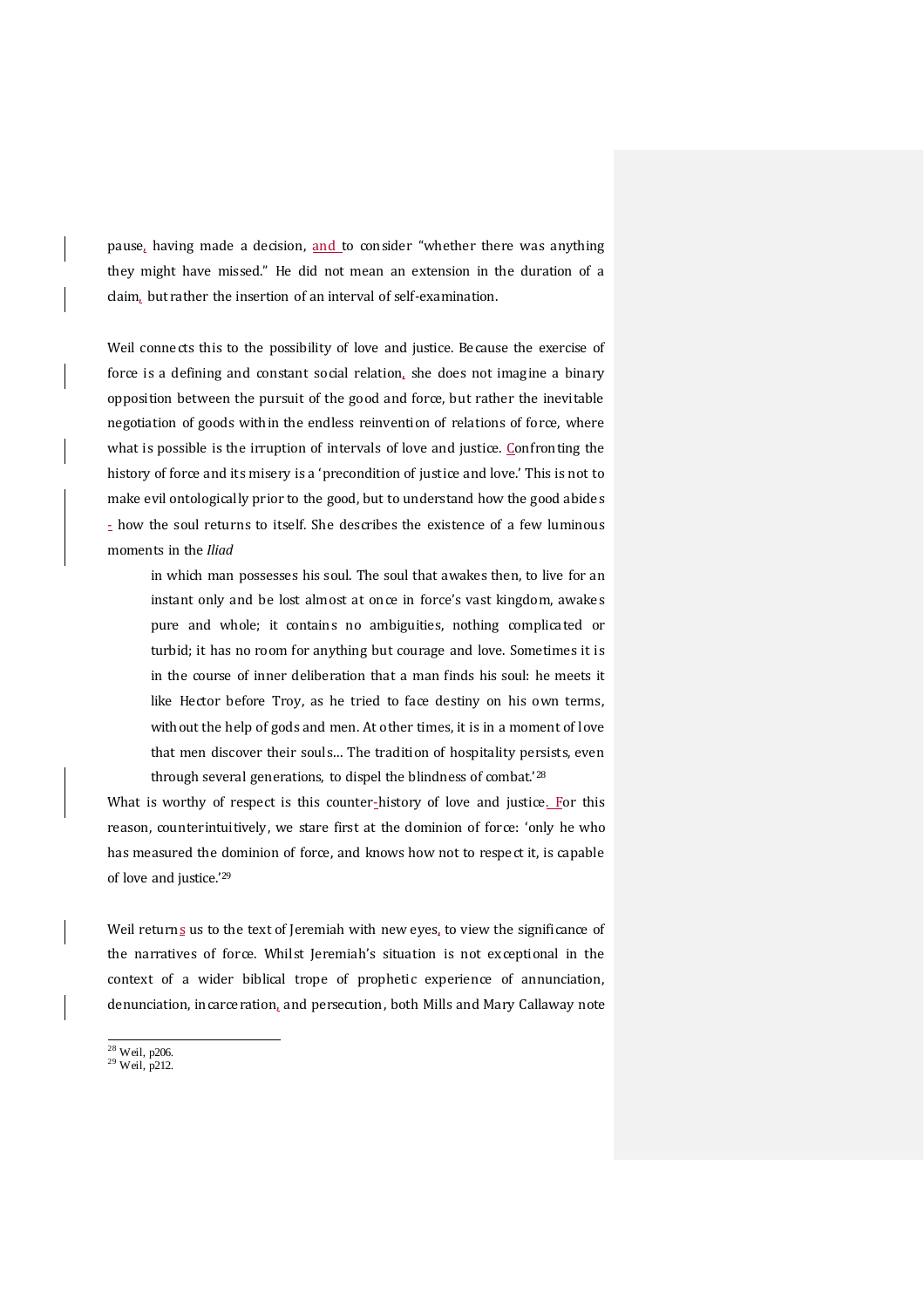that what is distinct in the Book of Jeremiah is the numerous quite specific references to places, experiences, and responses to being detained, tortured, and displaced. Jeremiah's terror in the face of such experiences is extensively related in both poetry and prose. Whilst Mills notes the mockery, scorn, rejection, and hostility faced by Jeremiah, more might be made of the extent to which incarcerations mark key shifts in the text itself, moving the text between its poetic and prosaic forms. In chapter 20 we encounter the bewildering breakdown of meaning Jeremiah experiences following persecution and - for the first time in the text - incarceration. Language of displacement and suffering attaches specifically to the context of incarceration. Jeremiah 20:7-18 displays the typical elements of a lament, including a turn to confidence in God. Like them, it offers a vision of a *traumatized* prophet, who appears no longer to know the purpose of his trials as a participation in the good and who rails at both YHWH and at his persecutors. Unlike them, it follows on from the first account of Jeremiah's conflict with authority and detention.

Noting the striking use of detail and technical vocabulary concerning locations of prophecy and detention, Mary Callaway argues that there is much to indicate an eye-witness account.<sup>30</sup> However, she notes also that the book's confused chronology and narrative inconsistencies suggest a more complex authorial process, in which we are simultaneously invited to engage in a historical reading of the text and frustrated in realizing such a reading in equal measure:

'As many readers ancient and modern have recognized, these chapters [referring to meetings between Jeremiah and Zedekiah] are made up of episodes which do not all follow smoothly upon each other, but are temporally and spatially disorientating. The narrative jumps backwards and forwards in time, and moves in and out of a variety of prisons and dungeons.'<sup>31</sup>

j <sup>30</sup> Mary Chilton Callaway, 'Black Fire on White Fire: Historical Context and Literary Subtext in Jeremiah 37-38' in *Jeremiah (Dis)placed: New Directions in Writing/Reading Jeremiah*, ed. A.R. Pete Diamond and Louis Stulman (London: T&T Clark, 2011), pp171-178. <sup>31</sup> Callaway, p172.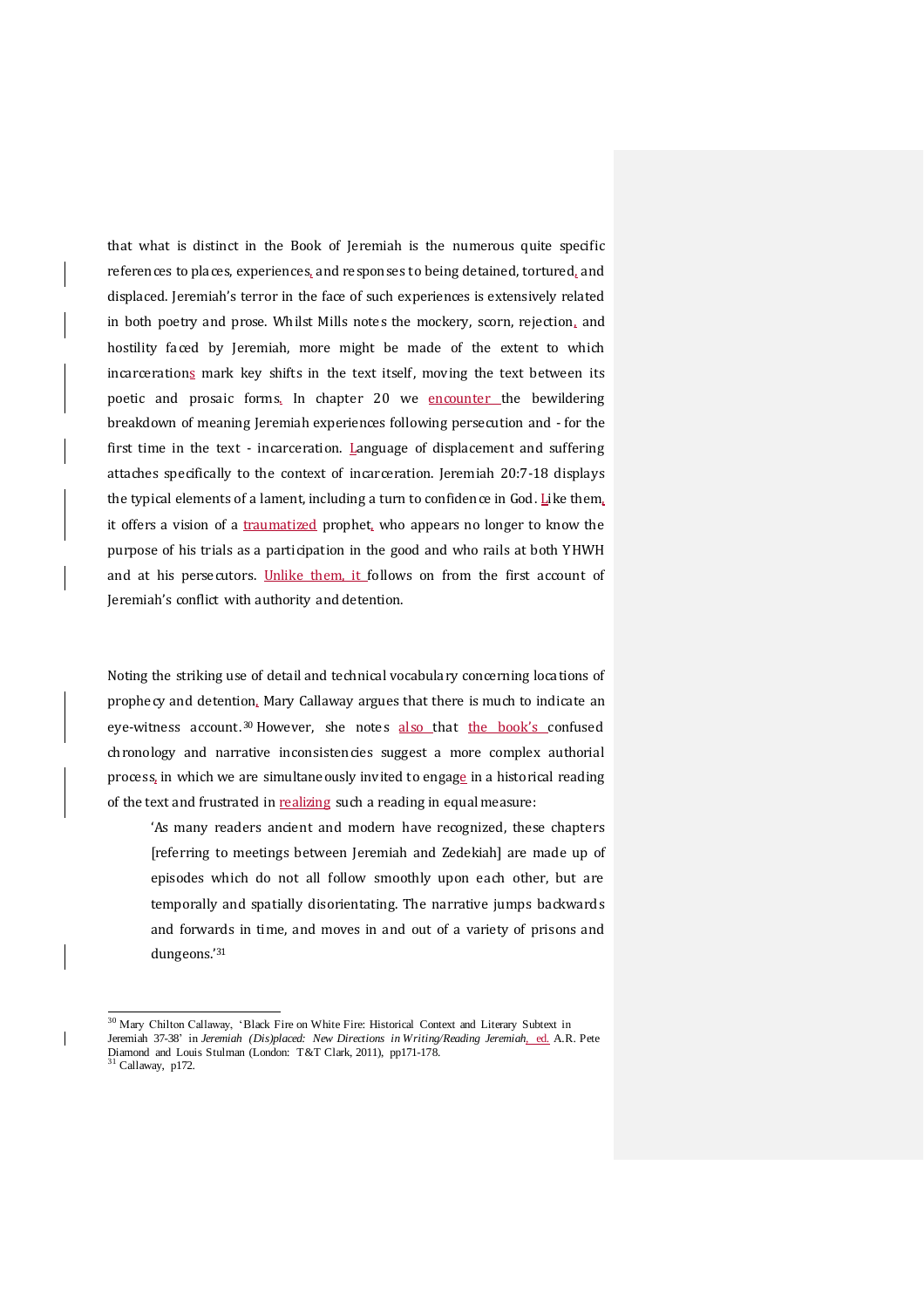She draws two significant points from these observations. First, we might view the rough texture of the text as a result of the process of writing and redaction at the hands authors and editors representing different, competing versions of a Jeremianic 'exilic' narrative  $-$  that this, that the text itself represents a plural, contested political history.  $S$ cholars attribute an earlier version of this narrative to scribes who remained in the land under the rule of Gedaliah during the last days of Jerusalem, and the final version to those who acquiesce to exile in Babylon. In the light of Davidson's account, we ought perhaps to note that missing from this authorial process are the voices of the *she'erith*, who are (unsurprisingly) most marginal in the text and – of the exiles – most negatively portrayed. What is of most interest, however, is the suggestion that the Book of Jeremiah represents the writings of those under occupation and those in exile, narrating their contemporary experience of exile. Mastering the text becomes less a problem of internal coherence and more a narrative paradox made meaningful by the contested, orienting and disorientating experience of migration - both Jeremiah's own and that of the scribes and exiles who formulated the text.

Turning now to my second movement, we note that the primary insights of my interviewees into the moral performance of the asylum system concerned the intersecting experiences of space, place, and temporality. My suggestion here is that attention to the contemporary experience of detention and destitution might have something to offer to our reading of the text of Jeremiah, most particularly to passages representing speech in contexts of incarceration and the use of force. Such consideration is not entirely absent from contemporary Jeremiah scholarship. In developing her account of the Book of Jeremiah's 'symbolic moral worlds', Mills argues for analysis attentive to how space is experienced and focused on 'synchronicity of action with a given spatial setting.'<sup>32</sup> She gives the example of land as a theme that can be read variously in spatial or temporal terms. She argues: 'since… spatiality is durative, a timeless quality is imparted to the enduring experiences of such suffering and devastation

 $\overline{a}$  $32$  Mills, p11.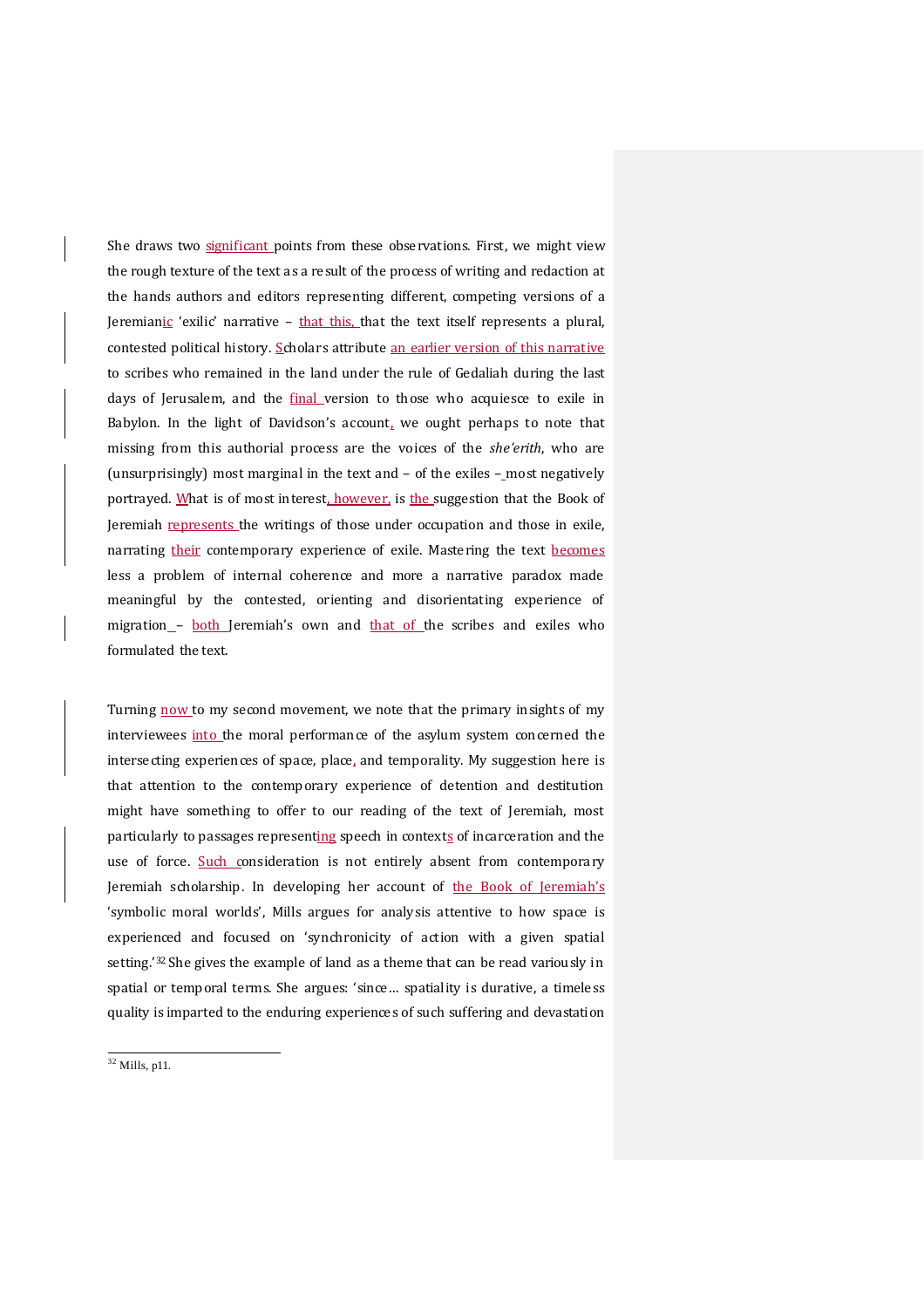in its own right.'33 In this she reacts against a tendency to focus on questions of time, temporality and chronology as the ordering categories that unlock the text. Whilst supportive of Mills' attention to the spatial, my interviewees prompt us to wonder whether an either/or account helps us in reading the text. Recent studies of forced migration, including my own interviews, suggest that the *imperative* is less to choose *between* space and time as categories for analysis and more to understand how these become mutually constituted phenomenon for forced migrants. Palestinian poet Yousif M. Qasmiyeh writes of the space of the camp (a context in which he himself was raised) as an experience of the "crucifixion of time".<sup>34</sup> <u>My i</u>nterviewees <u>speak of the spatial practices of destitution and</u> immigration detention as producing an experience of the 'degrading of time'. To understand forced migration and exile is to posit deep connections between space, place and time, not to reify one category over the other.

The text of Jeremiah hints at the connections between experiences of time and the ordering and disordering of space. It seems important  $\frac{in}{in}$  the letter to the exiles that exile is measured as the span of a lifetime, with normal markers of time made impossible for those caught in the devastation of the city: marriage and children in particular. We might, in this light, read the command to settle in the land, marry and have children and to seek the welfare of the city issued by YHWH through Jeremiah in the letter to the exiles as a prophetic teaching concerning resistance and restoration of right relation.

#### **Conclusion**

This article began life as the result of a set of both anticipated and unanticipated conversations. I constructed my research questions as an intentional challenge to accounts of forced migrants as either suffering victims or as individualized 'good' or 'bad' immigrants. I sought to engage with but also reshape such discourses through the introduction of an Augustinian-Thomist virtue ethics capable of

l <sup>33</sup> Ibid., p9.

<sup>&</sup>lt;sup>34</sup> Yousif <u>M.</u> Qasmiyeh, The Camp, accessible [https://refugeehosts.org/2017/02/24/qa-with-yousif-m](https://refugeehosts.org/2017/02/24/qa-with-yousif-m-qasmiyeh/)[qasmiyeh/](https://refugeehosts.org/2017/02/24/qa-with-yousif-m-qasmiyeh/) (December 2017).